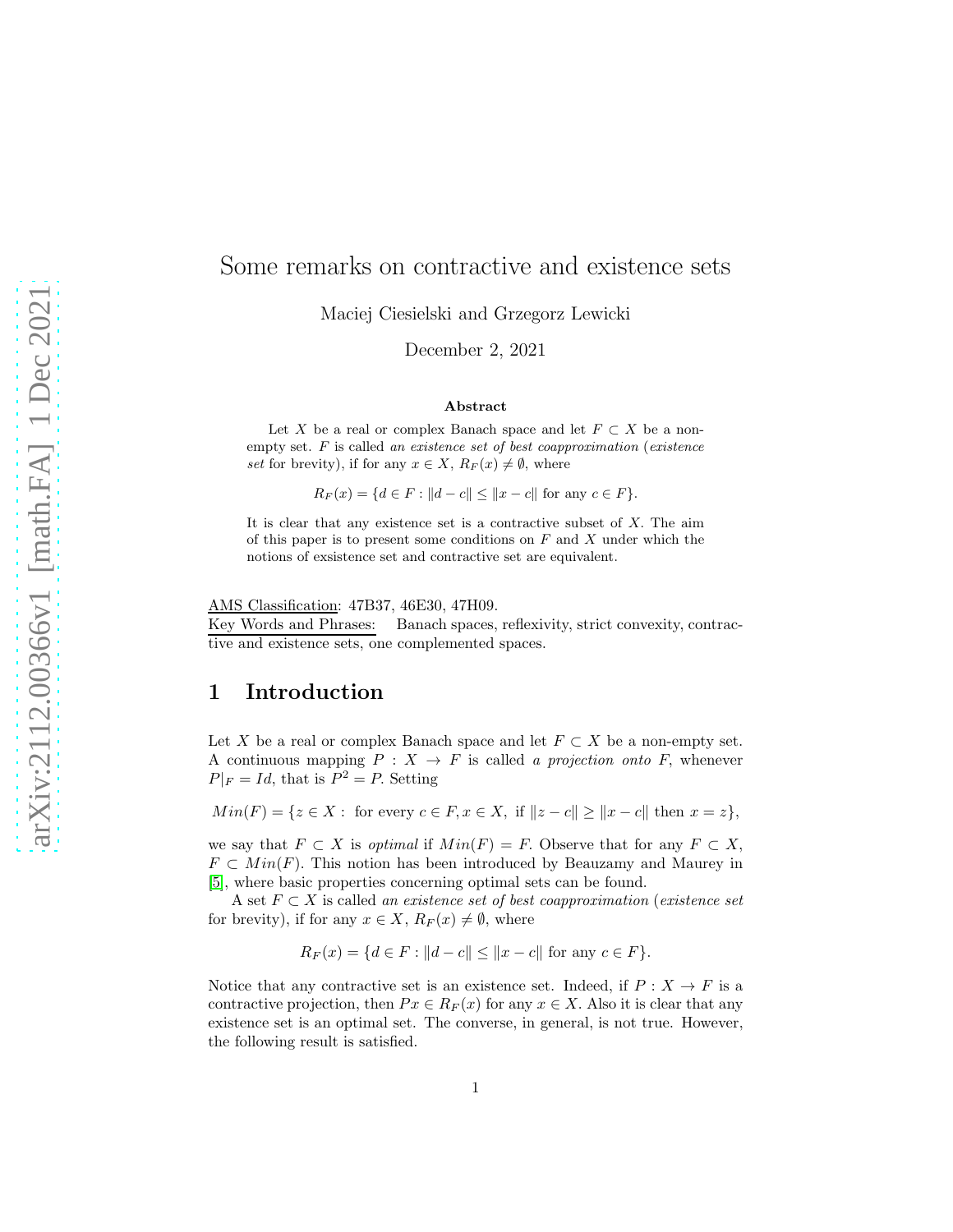<span id="page-1-0"></span>**THEOREM 1.** ([\[5\]](#page-17-0), Prop. 2) If X is one-complemented in  $X^{**}$  and strictly convex, then any optimal subset of  $X$  is an existence set in  $X$ , which, in particular, holds true for strictly convex spaces X, such that  $X = Z^*$  for some Banach space Z.

Existence and optimal sets have been studied by many authors from different points of view, mainly in the context of approximation theory (see e.g. [\[2\]](#page-17-1), [\[3\]](#page-17-2),  $[10]$  - [\[16\]](#page-18-0)], [\[19\]](#page-18-1), [\[20\]](#page-18-2), [\[24\]](#page-18-3), [\[22\]](#page-18-4),[[\[27\]](#page-18-5) - [\[36\]](#page-19-0)]).

Recall that a closed subspace  $F$  of a Banach space X is called *one-complemented* if there exists a linear projection of norm one from  $X$  onto  $F$ . It is obvious that any one-complemented subspace is an existence set. The converse, in general, is not true. By a deep result of Lindenstrauss, [\[24\]](#page-18-3) there exists a Banach space X and F a linear subspace of X,  $\text{codim}(F) = 2$ , such that:

a). F is one-complemented in any containing it hyperplane Y of  $X$ ;

b).  $F$  is not one-complemented in  $X$ .

This gives you immediately an example of a subspace being an existence set which is not one-complemented. However, in [\[5\]](#page-17-0) (see also [\[22\]](#page-18-4) p.121), the the following result has been proven.

**THEOREM 2.** (see [\[5\]](#page-17-0), Prop. 5). Let V be a linear subspace of a smooth, reflexive and strictly convex Banach space. If  $V$  is an optimal set then  $V$  is one-complemented in  $X$ . If  $X$  is a smooth Banach space, then any subspace of X which is an existence set is one-complemented. Moreover, in both cases a norm-one projection from  $X$  onto  $V$  is uniquely determined.

The aim of this paper is to present some conditions on a Banach space  $X$ and a convex and closed set  $F \subset X$  under which the notions of existence set and contractive set are equivalent. In other words, we will study the problem of existence of a non-expansive selection  $P: X \to F$  such that  $Px \in R_F(x)$  for any  $x \in X$ .

In Section 1 some preliminary results will be demonstrated.

The main results of the paper will be presented in Section 2. In Section 2 we assume that  $F$  has a nonempty interior in  $X$ .

In Section 3 we consider the general case.

All the results will be demonstrated for real Banach spaces. However, at the end of Section 3, we show how to apply the results obtained in the real case to the case of complex Banach spaces (see Lemma [8,](#page-15-0) Lemma [9](#page-16-0) and Theorem [16\)](#page-16-1). Now we present some notions which will be used in this paper.

In the sequel by  $S(X)$  we denote the unit sphere in a Banach space X and by  $S(X^*)$  the unit sphere in its dual space. A functional  $f \in S(X^*)$  is called a supporting functional for  $x \in X$ , if  $f(x) = ||x||$ . Analogously, a point  $x \in S(X)$ is called a *norming point* for  $f \in X^*$  if  $f(x) = ||f||$ .

A point  $x \in X$  is called a *smooth point* if it has exactly one supporting functional. A Banach space X is called *smooth* if any  $x \in S(X)$  is a smooth point.

By  $ext(X)$  we denote the set of all extreme points of  $S(X)$ . A Banach space X is called *strictly convex* if  $ext(X) = S(X)$ .

If F is a linear subspace of a Banach space X, by  $\mathcal{P}(X, F)$  we will denote the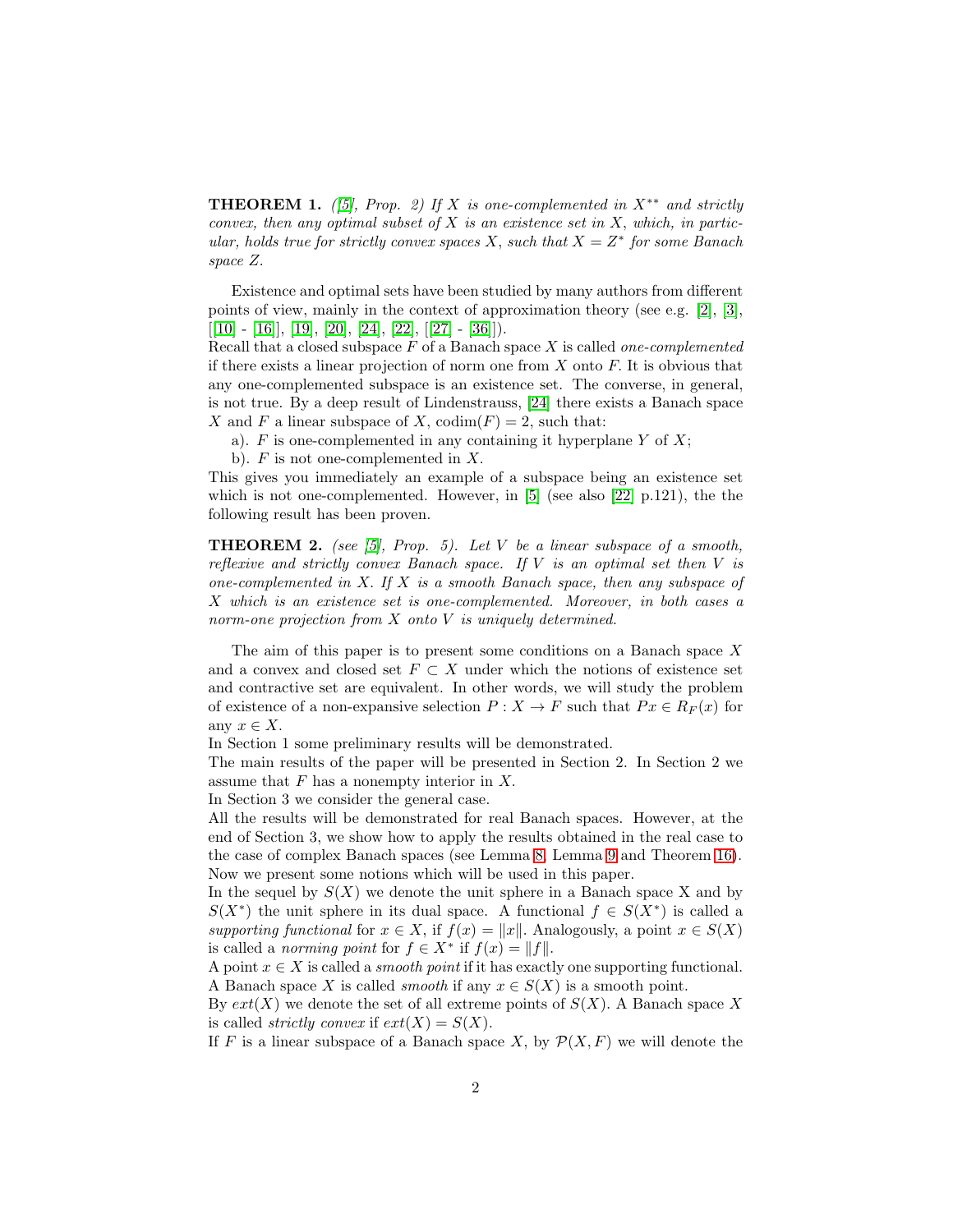set of all linear, continuous projections from  $X$  onto  $F$ . If  $X$  is a Banach space and  $Z \subset X$  is an affine subspace of X, for  $F \subset Z$  by  $int_Z(F)$   $(int(F)$  if  $Z = X)$ , we denote the interior of F with respect to Z.

To the end of this paper, unless otherwise stated, all Banach spaces are real. Also we will need

<span id="page-2-1"></span>**Definition 1.** It is said that a Banach space  $X$  has (CFPP) if and only if for any nonempty, convex, closed and bounded set  $F \subset X$  and any nonexpansive mapping  $T : X \to X$  such that  $T(F) \subset F$ , T has a fixed point in F.

### Section 1

We start with a lemma presenting basic properties of existence sets.

<span id="page-2-0"></span>**LEMMA 1.** Let X be a Banach space and let  $F \subset X$  be an existence set. Then for any  $d \in X$ ,  $F + d$  is an existence set. Also, for any  $t \in \mathbb{R}$ ,  $tF$  is an existence set. If  $F$  is a linear subspace then  $F$  is an existence set if and only if for any  $x \in X \setminus F$  there exists  $P_x \in \mathcal{P}(F_x, F), ||P_x|| = 1$ , where  $F_x = span[x] \oplus F$ .

**Proof.** Fix  $d \in X$  and  $x \in X$ . Let  $p \in R_F(x-d)$ . Let  $c \in F + d$ ,  $c = c_1 + d$ , wher  $c_1 \in F$ . Then

$$
||c - (p + d)|| = ||c_1 - p|| \le ||x - d - c_1|| = ||x - c||,
$$

which shows that  $p + d \in R_{F+d}(x)$ . Now fix  $t \in \mathbb{R}$ . If  $t = 0$ , then  $F = \{0\}$ is obviously an existence set. If  $t \neq 0$ , fix  $p \in R_F(x/t)$ . Let  $c \in tF$ ,  $c = tc_1$ . Observe that

$$
||p - c_1|| \le ||p - x/t||
$$

and consequently

$$
|t| \|p - c_1\| \le |t| \|p - x/t\|,
$$

which implies that  $||tp - c|| \le ||tp - x||$ . Hence  $tp \in R_{tF}(x)$ . Now assume that F is a linear subspace and fix  $x \in X \setminus F$ . Then any  $y \in F_x$  can be represented in the unique way as  $y = tx + v_o$ , where  $v_o \in F$ . Fix  $p \in R_F(x)$ . We show that  $tp + v_o \in R_F(tx + v_o)$ . This is obvious if  $t = 0$ . So assume that  $t \neq 0$ . Fix  $v \in F$ . Since  $\frac{v-v_o}{t} \in F$ ,

$$
\|p-\frac{v-v_o}{t}\|\leq \|x-\frac{v-v_o}{t}\|
$$

and consequently

$$
|t|\|p - \frac{v - v_o}{t}\| \le |t|\|x - \frac{v - v_o}{t}\|,
$$

which imples that  $||tp + v_o - v|| \le ||tx + v_o - v|| = ||y - v||$ . Notice that a linear mapping  $P_x : F_x \to F$  defined by  $P_x(tx + v_o) = tp + v_o$  belongs to  $\mathcal{P}(F_x, F)$ . By the above reasoning, for any  $y \in F_x$ ,  $||P_xy|| = ||P_xy - 0|| \le ||y||$ , which shows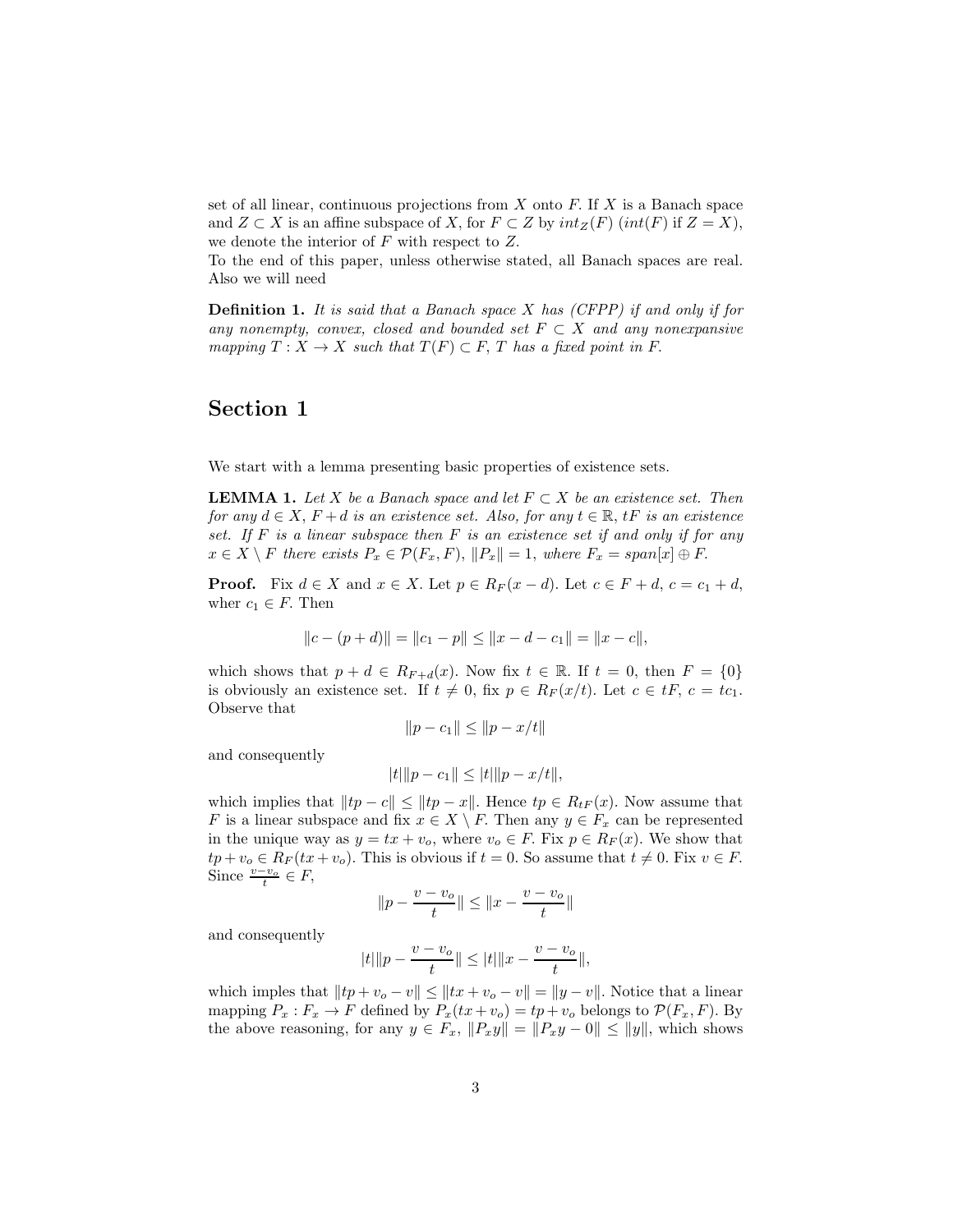that  $||P_x|| = 1$ . Conversely, if there exists  $P_x \in \mathcal{P}(F_x, F)$ ,  $||Px|| = 1$ , then for any  $v \in F$ , and  $y \in F_x$ ,

$$
||P_xy - v|| = ||P_x(y - v)|| \le ||y - v||
$$

which shows our claim.

<span id="page-3-0"></span>**LEMMA 2.** (compare with  $\begin{bmatrix} 8 \end{bmatrix}$ , Lemma 1). Let X be a Banach space and let  $C \subset X$  be a locally compact and convex set. For  $F \subset C$ ,  $F \neq \emptyset$ , define

$$
N(F) = \{ f : C \to C : ||y - f(x)|| \le ||y - x|| \text{ for any } y \in F, x \in C \}.
$$

Then  $N(F)$  is compact in the topology of pointwise-weak convergence.

**Proof.** Fix  $x_o \in F$ . For  $x \in X$  set  $C_x = \{y \in C : ||y - x_o|| \le ||x - x_o||\}$ . Notice that for  $f \in N(F)$ 

$$
||f(x) - x_o|| \le ||x - x_o||.
$$

Hence  $N(F) \subset P = \Pi_{x \in C} C_x$ . Since C is convex and locally weakly compact, by the Mazur Theorem,  $C_x$ , as a bounded subset of C, is weakly compact. By the Tychonoff Theorem,  $P$  is a compact set in the topology of pointwise-weak convergence, which we denote by  $\tau$ . Hence to show that  $N(F)$  is compact, we need to demonstrate that  $N(F)$  is a  $\tau$  closed subset of P. Let  $\{f_{\gamma}\}\subset N(F)$  be a net  $\tau$ -converging to  $f \in P$ . Hence for any  $y \in F$ ,  $f_{\gamma}(y) \to f(y)$  in the weak topology. Since  $f_{\gamma}(y) = y$ , for any  $\gamma$ ,  $f(y) = y$ . Moreover, for  $y \in F$ ,  $x \in C$ ,

$$
||y - f(x)|| \le \liminf_{\gamma} ||y - f_{\gamma}(x)|| \le ||y - x||.
$$

Hence  $f \in N(F)$ , which completes the proof.

<span id="page-3-1"></span>**LEMMA 3.** (compare with [\[8\]](#page-17-4), Lemma 2) Let  $F, C, X$  and  $N(F)$  be as in Lemma [2.](#page-3-0) Then there exists  $r \in N(F)$  such that for any  $f \in N(F)$ ,  $x \in C$  and  $y \in F$ 

$$
||y - f(r(x))|| = ||y - r(x)||.
$$

**Proof.** First we define a partial ordering in  $N(F)$ . For any  $f, g \in N(F)$  it is said that  $f < g$  if and only if for any  $x \in C$  and  $y \in F$ 

$$
||f(x) - y|| \le ||g(x) - y|| \text{ and } ||f(x_o) - y_o|| < ||g(x_o) - y_o||
$$

for some  $y_o \in F$ ,  $x_o \in C$ . It is said that  $f \leq g$  if and only if  $f \leq g$  or  $f = g$ . It is easy to see that  $(N(F), \leq)$  is a partially ordered set. Observe that  $N(F) \neq \emptyset$ , since  $id_C \in N(F)$ . Now we show that there exists a minimal element in  $(N(F), \leq)$ ). First notice that for any  $f \in N(F)$  the set  $A_f = \{g \in N(F) : g \leq f\}$  is  $\tau$ closed in  $N(F)$ , which follows easily from definition of our partial ordering. Hence by Lemma [2,](#page-3-0)  $A_f$  is a compact subset of  $N(F)$ . Now let  $G \subset N(F)$  be a chain. We show that there exists a smallest element in  $G$ . Notice that if  $f_1, ..., f_n \in G$  then without loss of generality we can assume that  $f_n \leq f_{n-1} \leq$  $... \leq f_1$ . Hence

$$
\bigcap_{j=1}^n A_{f_j} = A_{f_n} \neq \emptyset.
$$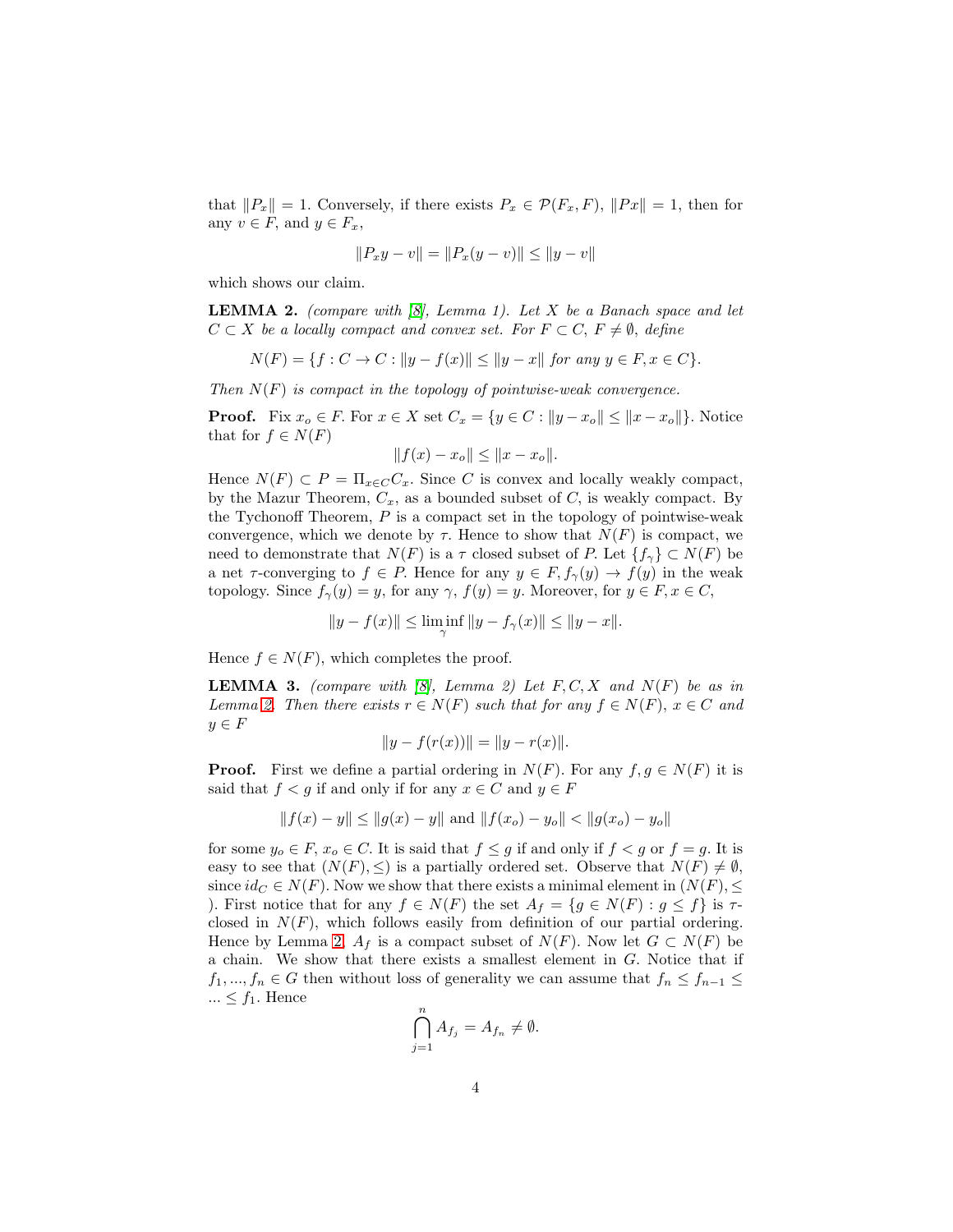Since the sets  $A_f$  are closed and  $N(F)$  is compact,  $\bigcap_{f\in G}A_f\neq\emptyset$ . Hence any  $g \in \bigcap_{f \in G} A_f$  is the smallest element in G. By the Kuratowski-Zorn lemma, there exist  $r \in N(F)$  a minimal element in  $(N(F), \leq)$ . Let  $f \in N(F)$ . Hence for any  $x \in C$  and  $y \in F$ ,

$$
||y - (f \circ r)(x)|| \le ||y - r(x)|| \le ||y - x||,
$$

which shows that  $f \circ r \leq r$ . If for some  $x_o \in C$  and  $y_o \in F$ ,  $||y_o - (f \circ r)(x_o)||$  $||y_o - r(x_o)||$ , then  $f \circ r \neq r$  and  $f \circ r \leq r$ , a contradiction with the minimality of r.

<span id="page-4-0"></span>**THEOREM 3.** (compare with [\[8\]](#page-17-4), Theorem 1) Let  $F, C, X$  and  $N(F)$  be as in Lemma [2.](#page-3-0) Assume that for any  $x \in C$  there exists  $h \in N(F)$  such that  $h(x) \in F$ . Then there exists  $q \in N(F)$  such that for any  $x \in C$   $q(x) \in F$ . In particular,  $r(x) \in R_F(x)$  for any  $x \in C$ , where r is a maximal element from Lemma [3.](#page-3-1) If  $C = X$ , then F is an existence set in X.

**Proof.** Let  $r \in N(F)$  be as in Lemma [3.](#page-3-1) We show that for any  $x \in X$ ,  $r(x) \in F$ . Notice that, since  $r(x) \in C$ , there exists  $h \in N(F)$  such that  $h(r(x)) \in F$ . Let  $y = h(r(x))$ . Observe that by Lemma [3,](#page-3-1)

$$
0 = ||h(r(x)) - y|| = ||y - r(x)||.
$$

Hence  $r(x) = y \in F$ , as required.

<span id="page-4-1"></span>**THEOREM 4.** Let X be a reflexive space. For  $f \in X^* \setminus \{0\}$  define

$$
G = \{ x \in X : f(x) \le 0 \}.
$$

If G is an existence set then  $F = \ker(f)$  is one-complemented in X.

**Proof.** Since G is an existence set, for any  $x \in S(X)$ , we can select  $P_o x \in$  $R_G(x)$ . Define a mapping  $P: X \to G$  by  $P0 = 0$ ,  $Px = ||x||P_o(x/||x||)$  for  $x \neq 0$ . Notice that  $Px \in R_G(x) \subset G$  for any  $x \in X$ . This is obvious if  $x = 0$ . If  $x \neq 0$ , for any  $d \in G$ ,

$$
||P_o(x/||x||) - d/||x||) \le ||(x - d)/||x||||
$$

and consequently

$$
||Px - d|| = ||||x||P_o(x/||x||) - d) \le ||x - d||.
$$

In particular, for any  $d \in F = \ker(f)$ ,  $||Px - d|| \le ||x - d||$  and  $P|_F = id_F$ . This shows that  $P \in N(F)$  (in our case  $C = X$ ). Now we show that for any  $x \in X$  there exists  $Q \in N(F)$  such that  $Qx \in F$ . Fix  $x \in X$ . If  $f(x) = 0$ , then  $Id_F(x) \in F$ . Now assume that  $f(x) > 0$ . If  $f(Px) = 0$ , then  $Px \in F$ . If  $f(Px) < 0$ , then there exists  $0 < \alpha < 1$  such that  $f(\alpha x + (1 - \alpha)Px) = 0$ . Since  $N(F)$  is convex,  $Q = \alpha Id_X + (1 - \alpha)P \in N(F)$  and  $Qx \in F$ . Now assume that  $f(x) < 0$  and set  $G_1 = \{x \in X : f(x) \geq 0\}$ . By Lemma [1](#page-2-0) for any  $x \in X$ ,  $P_1 x =$  $-P(-x) \in R_{G_1}(x) \subset G_1$ . Since  $F \subset G_1$ , for any  $d \in F$ ,  $||P_1x - d|| \le ||x - d||$ and  $P_1|_F = id_F$ . This shows that  $P_1 \in N(F)$ . If  $f(P_1x) = 0$ , then  $P_1x \in F$ . If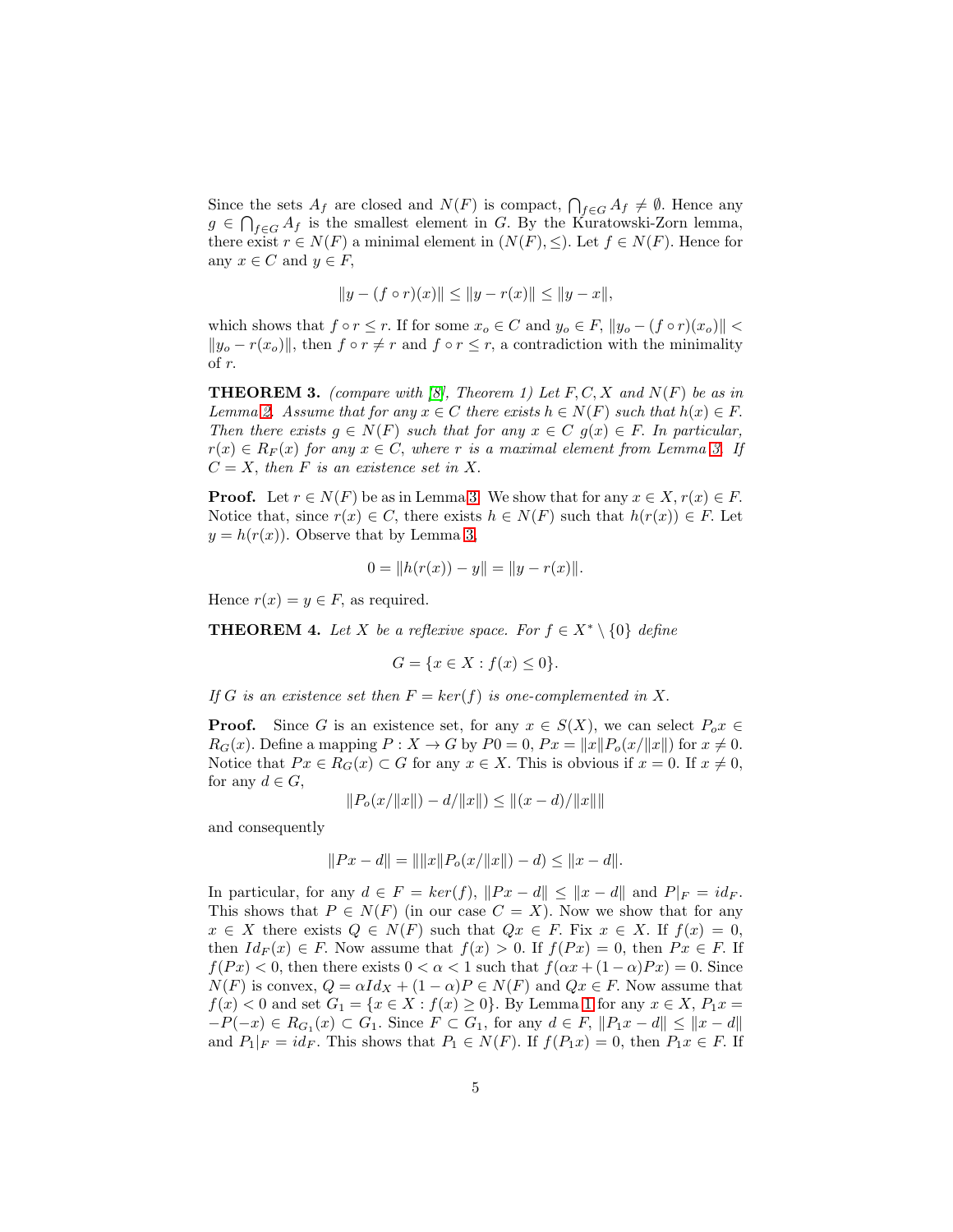$f(P_1x) > 0$ , then there exists  $0 < \alpha < 1$  such that  $f(\alpha x + (1-\alpha)P_1x) = 0$ . Since  $N(F)$  is convex,  $Q_1 = \alpha Id_X + (1 - \alpha)P_1 \in N(F)$  and  $Q_1x \in F$ . By Theorem [3](#page-4-0) applied to  $C = X$ , there exists  $Q: X \to \ker(f)$  such that  $Q|_{\ker(f)} = id|_{\ker(f)}$ and and  $||Qx - d|| \le ||x - d||$  for any  $x \in X$  and  $d \in ker(f)$ . Hence  $ker(f)$  is an existence set. By Lemma [1,](#page-2-0)  $ker(f)$  is one-complemented in X.

<span id="page-5-1"></span>**THEOREM 5.** Let X be a Banach space and let  $f \in X^* \setminus \{0\}$ . If ker(f) is one-complemented in X, then for any  $d \in \mathbb{R}$  the set  $G_d = \{x \in X : f(x) \leq d\}$ is a contractive subset of X.

**Proof.** By Lemma [1,](#page-2-0) we can assume that  $d = 0$ . Fix  $P \in \mathcal{P}(X, \text{ker}(f))$ ,  $||P|| = 1.$  Define  $Q: X \to G_o$  by  $Qx = x$  if  $f(x) \leq 0$  and  $Qx = Px$  if  $f(x) > 0$ . We show that for any  $x, z \in X \Vert Qx - Qz \Vert \leq ||x - z||$ . If  $f(x) \leq 0$  and  $f(z) \leq 0$ , then

$$
||Qx - Qz|| = ||x - z||.
$$

If  $f(x) \geq 0$  and  $f(z) \geq 0$ , then

$$
||Qx - Qz|| = ||Px - Pz|| \le ||x - z||.
$$

Now assume that  $f(x) > 0$  and  $f(z) < 0$ . Let  $y \in X$  be so chosen that  $Py = 0$ and  $f(y) = 1$ . Then, it is easy to see that for any  $w \in X$ ,  $P w = w - f(w)y$ . Hence if  $w = \alpha y + v$  where  $v \in \ker(f)$  and  $\alpha \in \mathbb{R}$ , then

$$
||Pw|| = ||\alpha Py + Pv|| = ||v|| \le ||w|| = ||\alpha y + v||.
$$

This means that for any  $v \in \ker(f)$  and  $t \geq 0$  the function  $g_v(t) = ||ty + v||$ satisfies

$$
g_v(t) \ge g_v(0) = ||v||.
$$

Sinec  $g_v$  is a convex function,  $g_v$  is increasing in  $[0, +\infty)$ . Since  $f(x) > 0$ , if  $x = \alpha y + v$ , then  $f(x) = \alpha > 0$ . Analogoulsy, since  $f(z) < 0$ , if  $z = \beta y + w$ , then  $f(z) = \beta < 0$ . Notice that, since the function  $g_{v-w}$  is increasing in [0, +∞),

$$
||Qx - Qz|| = ||Px - z|| = ||v - (\beta y + w|| = || - \beta y + (v - w)||
$$
  
=  $g_{v-w}(-\beta) \le g_{v-w}(-\beta + \alpha) =$   
=  $||(-\beta + \alpha)y + v - w|| = ||\alpha y + v - (\beta y + w)|| = ||x - z||,$ 

as required. Since  $Q|_{G_o} = id_{G_o}$ ,  $G_o$  is a contractive set. The proof is complete.

<span id="page-5-0"></span>**LEMMA 4.** Let X be a Banach space and let  $C \subset X$  be a closed, convex and bounded set such that  $0 \in int(C)$ . Define for  $x \in X$ ,

$$
f(x) = \inf\{t > 0 : x/t \in C\}.
$$

Then f is a convex and continuous function.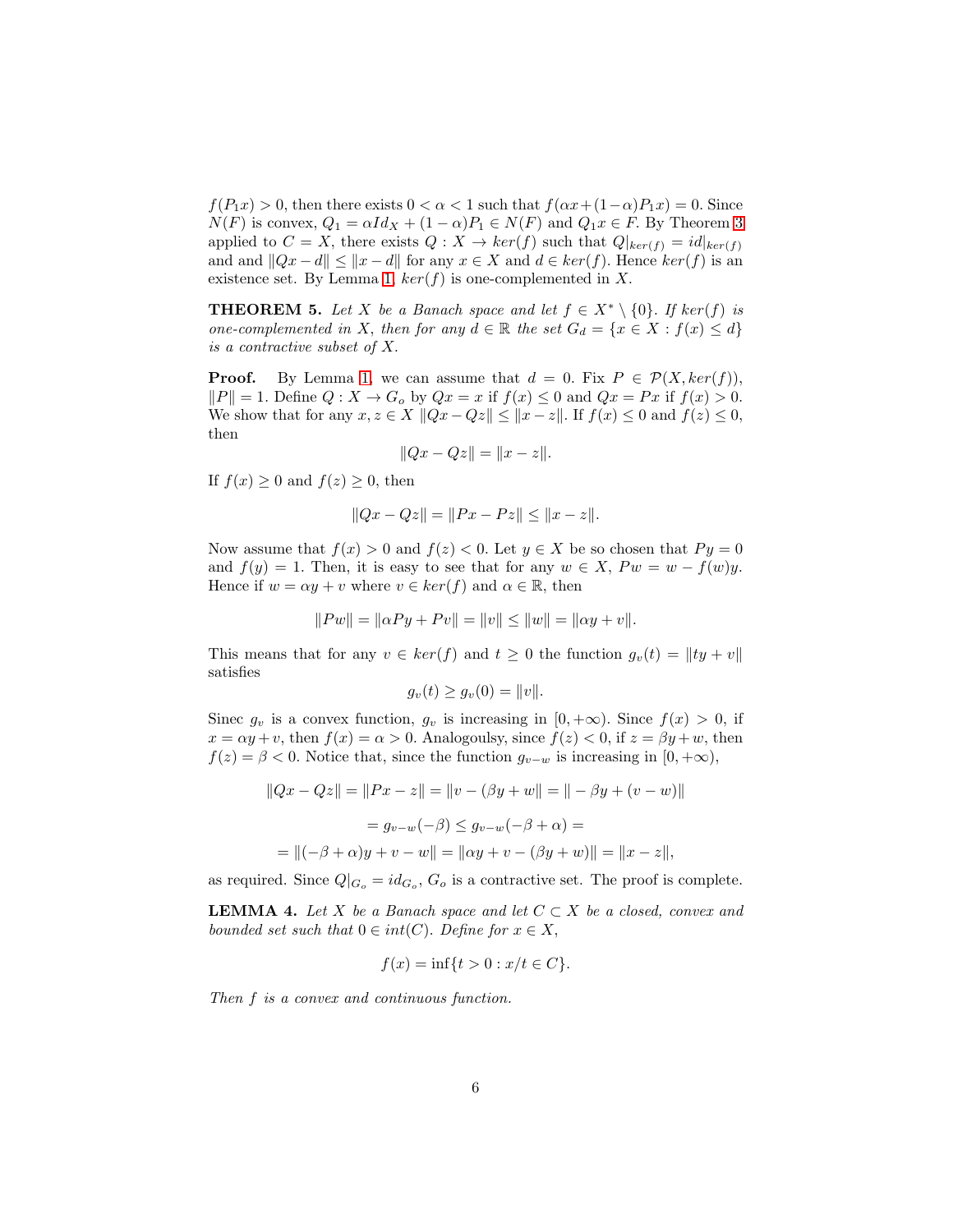**Proof.** First we show that for any  $x_1, x_2 \in X$ ,  $f(x_1 + x_2) \leq f(x_1) + f(x_2)$ . Fix  $x_1, x_2 \in X$  and  $\epsilon > 0$ . Then there exists  $t_1 > 0$  and  $t_2 > 0$  satisfying  $t_1 < f(x_1) + \epsilon$  and  $t_2 < f(x_2) + \epsilon$  such that  $\frac{x_i}{t_i} \in C$  for  $i = 1, 2$ . Notice that

$$
\frac{x_1 + x_2}{t_1 + t_2} = \frac{t_1}{t_1 + t_2} \frac{x_1}{t_1} + \frac{t_2}{t_1 + t_2} \frac{x_2}{t_2}.
$$

Since C is convex, by definiton of  $t_1$  and  $t_2$ ,  $\frac{x_1+x_2}{t_1+t_2} \in C$ . This shows that

$$
f(x_1 + x_2) \le f(x_1) + f(x_2) + 2\epsilon
$$

and consequently  $f$  is a subadditive function. Moreover, it is easy to see that  $f(ax) = af(x)$  for any  $a \ge 0$  and  $x \in X$ . Hence for any  $a, b \ge 0$ ,  $a + b = 1$ , and  $x, y \in X$ 

$$
f(ax + by) \le f(ax) + f(by) \le af(x) + bf(y),
$$

which shows that  $f$  is a convex function. Now we prove that  $f$  is continuous. Let  $||x_n - x|| \to 0$ . Fix  $\epsilon > 0$  and  $t > 0$  such that  $f(x) < t < f(x) + \epsilon$ . Since  $0 \in int(C)$ , there exists  $r > 0$  such that  $B_o(x/t, r) \subset C$ . Hence for  $n \geq n_o$ ,  $x_n/t \in B_o(x/t, r) \subset C$ . Hence for any  $n \geq n_o$ ,  $f(x_n) \leq t \leq f(x) + \epsilon$  and conseqently,

$$
\limsup_{n} f(x_n) \le f(x).
$$

Now, assume on the contrary that

$$
0 \le d = \liminf_{n} f(x_n) < f(x).
$$

Fix  $d < t < f(x)$ . Hence  $f(x) > 0$ , so  $x \neq 0$ . Then there exists a subsequence  $x_{n_k}$ such that  $f(x_{n_k}) < t$  and consequently  $x_{n_k}/t \in C$ . Since C is closed,  $x/t \in C$ . Hence  $f(x) \leq t$ , which is a contradiction. Finally we get

$$
\limsup_{n} f(x_n) \le f(x) \le \liminf_{n} f(x_n)
$$

which shows that  $f(x) = \lim_{n} f(x_n)$ , as required.

**REMARK 1.** If  $C = -C$  then the function f from Lemma [4](#page-5-0) is the Minkowski functional of C.

<span id="page-6-0"></span>**LEMMA 5.** Let X be a Banach space and let  $C \subset X$  be a closed, convex and bounded set such that  $0 \in int(C)$ . Let  $\{x_n\} \subset \sigma(C)$  be a dense subset of  $\sigma(C)$ such that for any  $n \in \mathbb{N}$  there exists exactly one supporting functional  $f_n$  for  $x_n$ , with  $||f_n|| = 1$ . Assume that  $f_n(x_n) = d_n$  and  $f_n(v) \leq d_n$  for any  $v \in V$ . Put

$$
D_n = \{ x \in X : f_n(x) \le d_n \}.
$$

Then  $C = \bigcap_{n \in \mathbb{N}} D_n$ .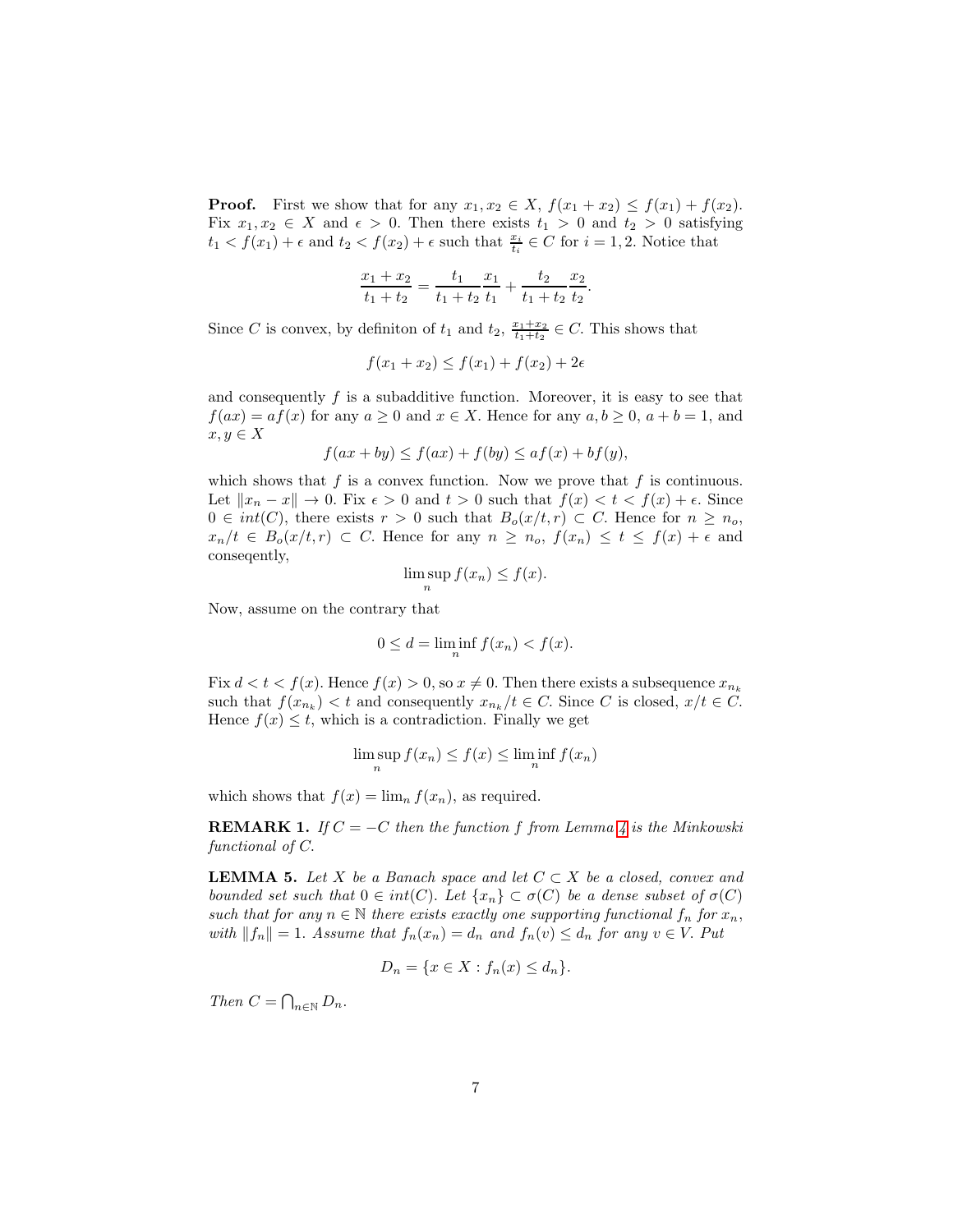**Proof.** By definition of  $f_n$  and  $D_n$ ,  $C \subset \bigcap_{n \in \mathbb{N}} D_n$ . Now assume on the contrary that there exists  $y_o \in \bigcap_{n \in \mathbb{N}} D_n \setminus C$ . Since  $0 \in int(C)$ , there exists  $t \in (0, 1)$  such that  $ty_o \in \sigma(C)$ . Fix  $\{y_n\} \subset \{x_n\}$  such that

<span id="page-7-0"></span>
$$
||y_n - ty_o|| \to 0. \tag{1}
$$

This is possible, since  $\{x_n\}$  is a dense subset of  $\sigma(C)$ . Let  $d_n$  and  $f_n$  be so chosen that  $f_n(y_n) = d_n$  and  $V \subset D_n = \{x \in X : f_n(x) \leq d_n\}$ . Now we show that  ${d_n}$  is bounded. Assume on the contrary that this is not true. Without loss of generality, passing to a subsequence, if necessary, we can assume that  $d_n \to +\infty$ . Let  $R > 0$  be so chosen that  $C \subset B(0,R)$ . Since  $f_n(y_n) = d_n$ , and  $y_n \in C$ , for  $n \geq n_o$ ,

$$
\sup\{f_n(z) : z \in B(0,R)\} \ge f_n(y_n) \ge 2R.
$$

Hence

$$
\sup\{f_n(z) : z \in B(0,1)\} \ge 2
$$

and consequently,  $||f_n|| > 2$  for  $n \geq n_o$  which is a contradiction. Now we show that  $e_o = \liminf_n d_n > 0$ . Assume on the contrary that  $\liminf_n d_n = 0$ . Without loss of generality, passing to a subsequence, if necessary, we can assume that  $d_n \to 0$ . Fix  $r > 0$  such that  $B(0,r) \subset int(C)$ . Fix  $n_o \geq 2$  such that  $\frac{r}{n_o} < 1$ . Fix  $k_o$  such that  $0 \leq d_k < \frac{r}{n_o}$  for  $k \geq k_o$ . Fix  $x \in B(0, r)$ . If  $f_k(x) \geq 0$ , then

$$
0 \le f_k(x) \le d_k < \frac{r}{n_o}.
$$

If  $f_k(x) < 0$ , then  $f_k(-x) \ge 0$  and  $f_k(-x) \le d_k < \frac{r}{n_o}$ . Hence

$$
\sup\{|f_k(x)| : x \in B(0,r)\} \le \frac{r}{n_o}
$$

and consequently  $||f_k|| \leq \frac{1}{n_o} < 1$  which is a contradiction. Without loss of generality, passing to a subsequence if necessary, by [\(1\)](#page-7-0), we can assume that  $||y_n - ty_o|| \to 0$  and  $d_n \to e_o > 0$ . Notice that

$$
f_n(ty_o) = f_n(y_n) - f_n(y_n - ty_o) = d_n - f_n(y_n - ty_o) \ge d_n - ||y_n - ty_o||.
$$

Hence

$$
\liminf_{n} f_n(y_o) = \frac{\liminf_{n} f_n(t y_o)}{t} \ge \frac{\lim_{n} d_n}{t} = \frac{e_o}{t}.
$$

Since  $t \in (0,1)$  and  $e_o > 0$ ,  $f_n(y_o) > d_n$  for  $n \geq n_o$ . Hence  $y_o \notin \bigcap_{n \in \mathbb{N}} D_n$ , which is a contradiction. The proof is complete.

<span id="page-7-1"></span>**LEMMA 6.** Let X be a reflexive Banach space. Let  ${F_t}_{t \in T}$  be a family of convex existence sets directed by  $\subset$ . Then  $F = cl(\bigcup_{t \in T} F_t)$  is also an existence set.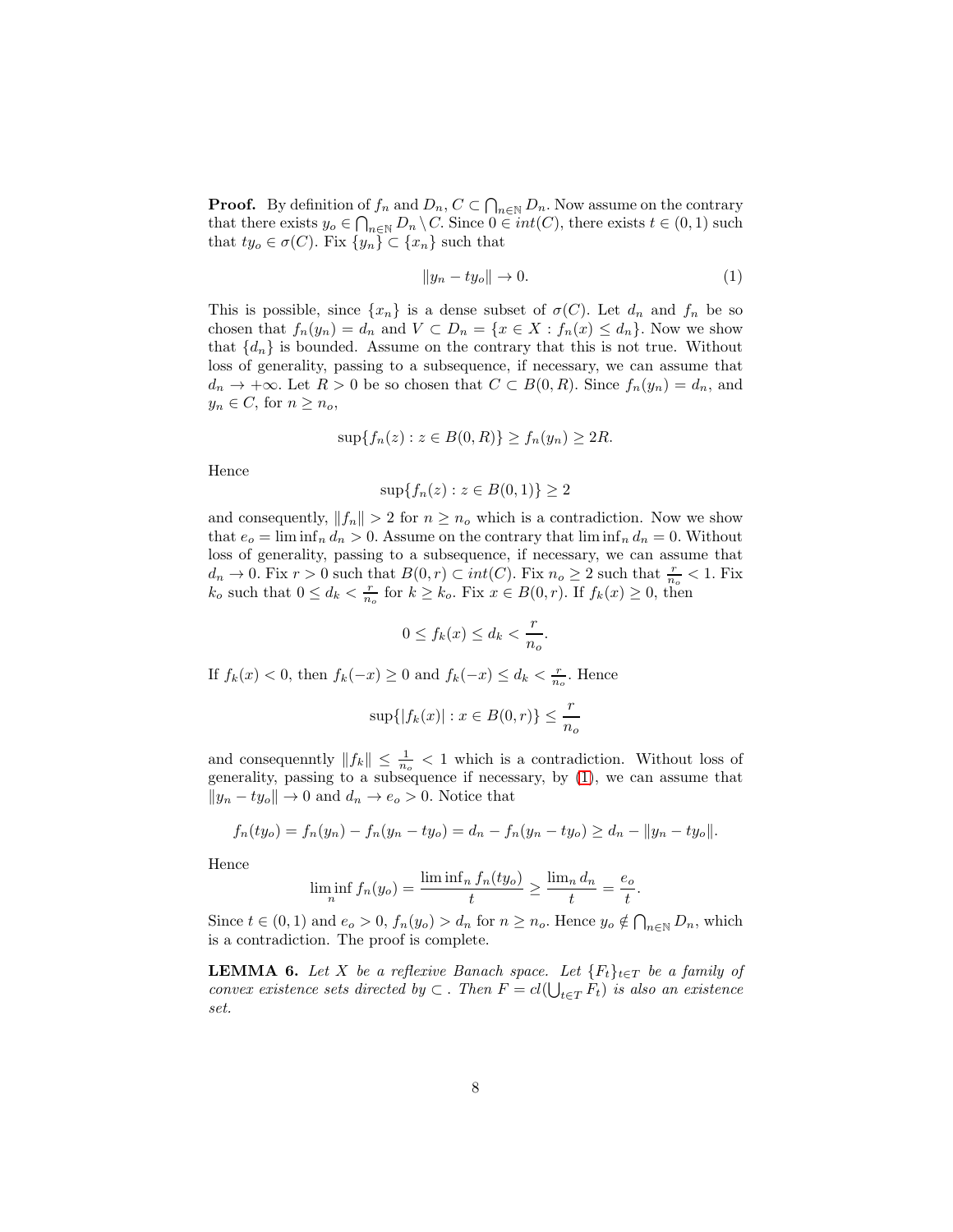**Proof.** Since  ${F_t}_{t \in T}$  is directed by  $\subset$ , for any  $t_1, t_2 \in T$  there exists  $t_3 \in$ T such that  $F_{t_1} \cup F_{t_2} \subset F_{t_3}$ . Define a partial ordering  $\leq$  in T by  $t_1 \leq t_2$ provided  $F_{t_1} \subset F_{t_2}$ . Fix  $F_{t_0} = F_o \in \{F_t\}_{t \in T}$ . Since  $\{F_t\}_{t \in T}$  is directed by ⊂,  $F = cl(\bigcup_{t \ge t_o} F_t)$ . By the axiom of choice, for any  $t \ge t_o$  we can select  $P_t \in N(F_t)$  (see Lemma [2\)](#page-3-0) such that  $P_t(x) \in R_{F_t}(x)$  for any  $x \in X$ . Observe that  ${P_t}_{t>t_o} \subset N(F_o)$ . Set for any  $t \geq t_o$   $A_t = cl({P_s : s \geq t})$  where the closure is taken with respect to the topology in  $N(F_o)$  defined in Lemma [2.](#page-3-0) Since  ${F_t}_{t\in T}$  is directed by  $\subset$ , for any  $n \in \mathbb{N}$  and  $t_1,...t_n \geq t_0$  there exists  $u \in T$  such that

$$
\bigcap_{i=1}^n A_{t_i} \supset A_u \neq \emptyset.
$$

By the proof of Lemma [2,](#page-3-0)  $\bigcap_{t\geq t_o} A_t \neq \emptyset$ . Fix  $P \in \bigcap_{t\geq t_o} A_t$ . We show that for any  $x \in X$ ,  $Px \in R_F(x)$ . Fix  $x \in X$  and  $d \in \bigcup_{t \ge t_o} F_t$ . Then there exists  $s \ge t_o$ such that  $d \in F_s$  and consequently  $d \in F_u$  for  $u \geq s$ . Since  $P \in A_s$ ,

$$
||Px - d|| \le \liminf_{u \ge s} ||P_u x - d|| \le ||x - d||.
$$

If  $d \in F$ , then there exists a sequence  $\{d_n\} \subset \bigcup_{t \geq t_o} F_t$  such that  $||d_n - d|| \to 0$ . By the previous reasoning,

$$
||Px - d|| = \lim_{n} ||Px - d_n|| \le \lim_{n} ||x - d_n|| = ||x - d||,
$$

as required.

<span id="page-8-0"></span>**COROLLARY 1.** Let  $X$  be a reflexive Banach space and let  $F$  be a convex existence set. Define for any  $v \in F$  and  $t > 0$   $F_t = (1-t)v + tF$  and let  $C_v = cl(\bigcup_{t>0} F_t)$ . Then F is an existence set.

**Proof.** By Lemma [1,](#page-2-0)  $F_t$  is an existence set for any  $t > 0$ . Since  $F_t \subset F_s$  for  $t \leq s$ , by Lemma [6](#page-7-1)  $C_v$  is an existence set too.

<span id="page-8-1"></span>**LEMMA 7.** Let X be a reflexive Banach space. Let  ${F_t}_{t \in T}$  be a family of convex existence sets directed by  $\supset$ . If  $F = \bigcap_{t \in T} F_t \neq \emptyset$ , then F is also an existence set.

**Proof.** Since  ${F_t}_{t \in T}$  is directed by  $\supset$ , for any  $t_1, t_2 \in T$  there exists  $t_3 \in T$ such that  $F_{t_1} \cap F_{t_2} \supset F_{t_3}$ . Define a partial ordering  $\leq$  in T by  $t_1 \leq t_2$  provided  $F_{t_1} \supset F_{t_2}$ . By the exiom of choice, for any  $t \in T$  we can select  $P_t \in N(F_t)$ such that  $P_t(x) \in R_{F_t}(x)$  for any  $x \in X$ . Observe that  $\{P_t\}_{t \in T} \subset N(F)$ . Set for any  $t \geq t_o$   $A_t = cl({P_s : s \geq t})$  where the closure is taken with respect to the topology in  $N(F)$  defined in Lemma [2.](#page-3-0) Since  ${F_t}_{t\in T}$  is directed by  $\supset$ , for any  $n \in \mathbb{N}$  and  $t_1, ... t_n \geq t_o$  there exists  $u \in T$  such that

$$
\bigcap_{i=1}^n A_{t_i} \supset A_u \neq \emptyset.
$$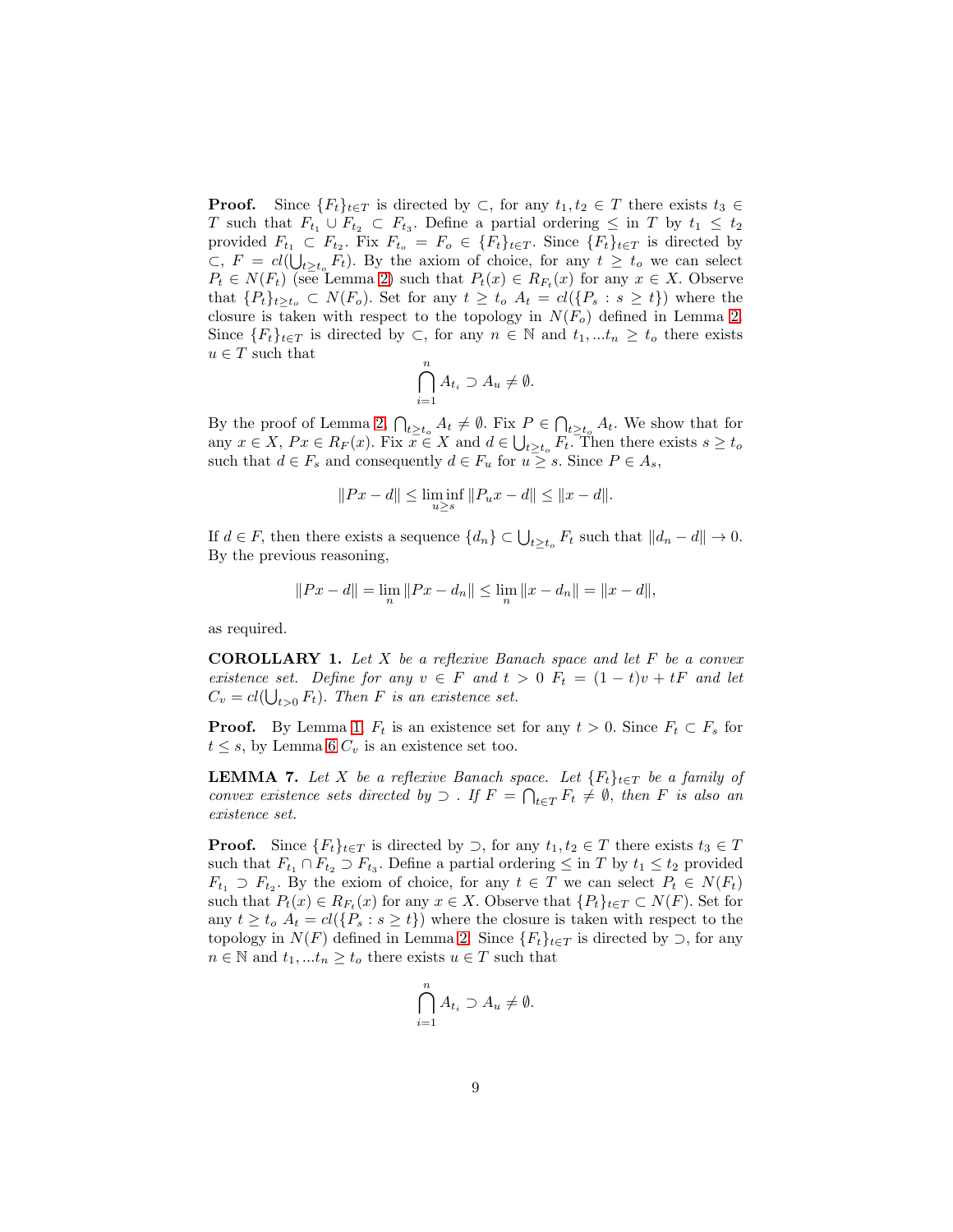By the proof of Lemma [2,](#page-3-0)  $\bigcap_{t\in T} A_t \neq \emptyset$ . Fix  $P \in \bigcap_{t\in T} A_t$ . We show that for any  $x \in X$ ,  $Px \in R_F(x)$ . Fix  $x \in X$  and  $d \in F$ . Hence  $d \in F_s$  for any  $s \in T$  and consequently

$$
||Px - d|| \le \liminf_{s} ||P_s x - d|| \le ||x - d||.
$$

To finish the proof we need to show that  $Px \in F$  for any  $x \in X$ . Assume on the contrary that there exists  $x_o \in X$  such that  $Px_o \notin F$ . Then there exists  $t_o \in T$ such that  $Px_o \notin F_{t_o}$ . Hence  $Px_o \notin F_t$  for any  $t \geq t_o$ . Since  $P_t x_o \in F_t \subset F_{t_o}$  for  $t \geq t_o$ , by the Mazur Theorem  $Px_o \in F_{t_o}$ , which is a contradiction.

#### Section 2

Now we state the main result of this paper.

<span id="page-9-0"></span>**THEOREM 6.** Let X be a reflexive, separable Banach space. Let  $F \subset X$  be a nonempty, closed, bounded and convex existence set with nonempty interior in X.. Then F is an intersection of a countable family of contractive half-spaces.

**Proof.** By Lemma [1](#page-2-0) we can assume that  $0 \in int(F)$ . Define a function f:  $X \to \mathbb{R}$  by

$$
f(x) = \inf\{t > 0 : x/t \in C\}.
$$

By Lemma [4](#page-5-0)  $f$  is a convex and continuous function. By the Mazur Theorem  $f$ is Gateaux differentiable on a countable, dense subset of X. Since  $f(tx) = tf(x)$ for any  $x \in X$  and  $t > 0$ , there exists a dense countable subset  $Z = \{z_n\}$ of  $\sigma(C)$  such that f is is Gateaux differentiable at any  $z \in Z$ . Let for  $n \in \mathbb{N}$  $D_n = cl(\bigcup_{t>0} F_{t,n})$ , where  $F_{t,n} = \{(1-t)z_n + tF\}$ . By Corollary [1,](#page-8-0)  $D_n$  is an existence set for any  $n \in \mathbb{N}$ . Since f is is Gateaux differentiable at  $z_n$ , there exists  $f_n \in S(X^*)$  and  $d_n \in \mathbb{R}$  such that  $D_n = \{x \in X : f_n(x) \leq d_n\}$  and  $f_n(x_n) = d_n$ . (Since  $0 \in int(C)$ ,  $d_n > 0$ .) By Theorem [4](#page-4-1) and Lemma [1,](#page-2-0)  $ker(f_n)$ is one-complemented in X. By Theorem [5,](#page-5-1)  $D_n$  is a contractive half-space. By Lemma [5,](#page-6-0)  $F = \bigcap_{n=1}^{\infty} D_n$ , as required.

Now we will show a sufficient condition under which intersections of countable families of contractive sets are contractive.

<span id="page-9-1"></span>**THEOREM 7.** Let  $(X, \|\cdot\|)$  be a reflexive Banach space. Let  $\|\cdot\|_n$  be a sequence of strictly convex norms on X such that there exists a sequence  $\{s_n\}$ of nonegative numbers,  $s_n \to 0$  satisfying for any  $n \in \mathbb{N}$  and  $x \in X$ 

$$
(1 - s_n) \|x\|_n \le \|x\| \le (1 + s_n) \|x\|_n \tag{2}
$$

Assume that  ${F_k}$  is a countable family of convex sets such that for any  $k, n \in \mathbb{N}$  $F_k$  is a contractive set with respect to  $\|\cdot\|_n$ . Assume that  $F = \bigcap_{k \in \mathbb{N}} F_k \neq \emptyset$ . Then F is a contractive subset of X with respect to  $\|\cdot\|$ .

**Proof.** By Lemma [1,](#page-2-0) we can asume that  $0 \in F$ . Fix  $n \in \mathbb{N}$ . Let for  $k \in \mathbb{N}$  $P_{k,n}: X \to F_k$  be a contractive mapping with respect to  $\|\cdot\|_n$ . Fix a sequence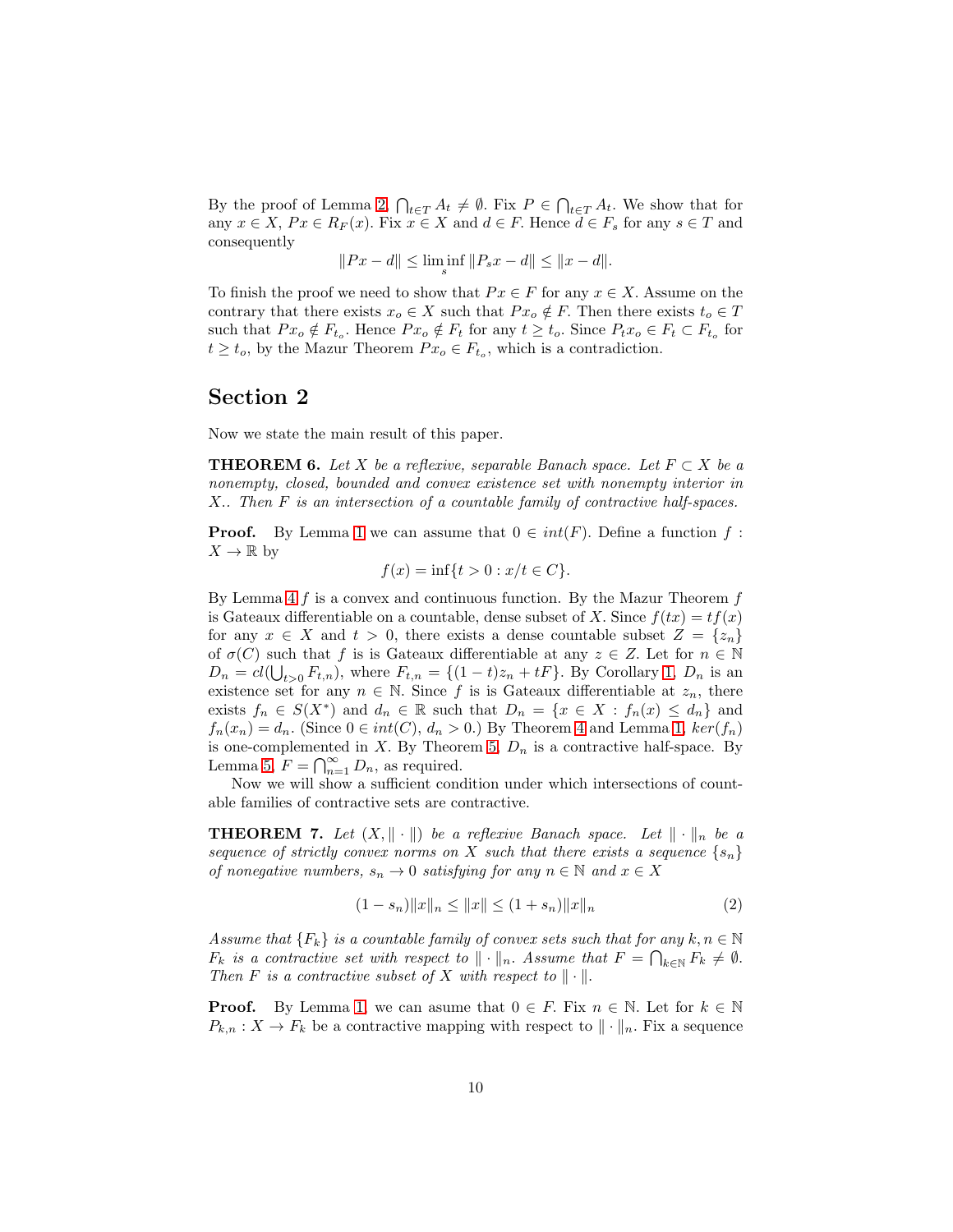of positive numbers  $\{c_k\}$  such that  $\sum_{k=1}^{\infty} c_k = 1$ . Define  $P_n : X \to X$  by

$$
P_n x = \sum_{k=1}^{\infty} c_k P_{k,n} x.
$$

(Since  $\sum_{k=1}^{\infty} c_k = 1$ ,  $P_n$  is well-defined.) Now we show that  $Fix(P_n) = F$ . By definition of  $P_{k,n}$ ,  $F \subset Fix(P_n)$ . Now asume that  $x \in Fix(P_n) \setminus \{0\}$ . Since  $0 \in F$ , for any  $k \in \mathbb{N} || P_{k,n}(x) ||_n \leq ||x||_n$ . Fix  $f_n \in S(X^*)$  (with respect to  $|| \cdot ||_n$ ) such that  $f_n(x) = ||x||_n$ . Notice that

$$
||x||_n = f(x) = f_n(\sum_{k=1}^{\infty} c_k P_{k,n} x) = \sum_{k=1}^{\infty} c_k f_n(P_{k,n} x) \le \sum_{k=1}^{\infty} c_k ||P_{k,n} x||_n \le ||x||_n.
$$

Hence for any  $k \in \mathbb{N}$   $||P_{k,n}x||_n = ||x||_n$  and  $f_n(P_{k,n}x) = ||x||_n$ . Hence for any  $k \in \mathbb{N}$   $\frac{P_{k,n}x}{\|P_n-x\|}$  $\frac{F_{k,n}x}{\|P_{k,n}x\|_n}$  is a norming point for  $f_n$ . Since  $(X\|\cdot\|_n)$  is strictly convex,  $f_n$  has exactly one norming point with respect to  $\|\cdot\|_n$ . Hence for any  $k \in \mathbb{N}$ ,  $P_{k,n} x = x$ , which shows that  $x \in F$ . By ([\[8\]](#page-17-4), Theorem 2 and Lemma 3),  $F = Fix(P_n)$  is a contractive subset of  $(X, \|\cdot\|_n)$ . Let  $Q_n : X \to F$  be a contractive mapping with respect to  $\|\cdot\|_n$ . Define for any  $M \geq 1$ 

$$
N_M(F) = \{ f : X \to X : ||y - f(x)|| \le M ||y - x|| \text{ for any } y \in F, x \in X \}.
$$

Reasoning as in Lemma [2,](#page-3-0) we can show that  $N_M(F)$  is a compact set with respect to the topology of weak pointwise convegence. Put

$$
M = \sup\{\frac{1+s_n}{1-s_n} : n \in \mathbb{N}\}.
$$

Notice that for any  $x \in X$  and  $y \in F$ ,

$$
||Q_nx-y|| \le (1+s_n)||Q_nx-y||_n \le (1+s_n)||x-y||_n \le \frac{1+s_n}{1-s_n}||x-y|| \le M||x-y||.
$$

Hence  $Q_n \in N_M(F)$  for any  $n \in \mathbb{N}$ . Renasoning as in Lemma [3,](#page-3-1) we can show that  $\bigcap_{n\in\mathbb{N}}A_n\neq\emptyset$ , where  $A_n=cl(\{Q_k:k\geq n\})$ . Fix  $Q\in\bigcap_{n\in\mathbb{N}}A_n$ . We show that Q is a contractive mapping from X onto F with respect to  $\|\cdot\|$ . Notice that for any  $x, y \in X$ 

$$
||Q_n x - Q_n y||_n \le ||x - y||_n \le \frac{||x - y||}{1 - s_n}.
$$

Since  $s_n \to 0$ ,

$$
\liminf_{n} \frac{\|Q_n x - Q_n y\|_n}{1 - s_n} \le \|x - y\|.
$$

Since  $Q \in \bigcap_{n \in \mathbb{N}} A_n$ , this shows that

$$
||Qx - Qy|| \le \liminf ||Q_n x - Q_n y|| \le \liminf_{n} \frac{||Q_n x - Q_n y||_n}{1 - s_n} \le ||x - y||,
$$

as required. Moreover, since for any  $n \in \mathbb{N}$   $Q_n x \in F$  and F is convex, by the Mazur Theorem,  $Qx \in F$ . Since for any  $n \in \mathbb{N}$  and  $x \in F$ ,  $Q_n x = x$ ,  $Qx = x$ . The proof is complete.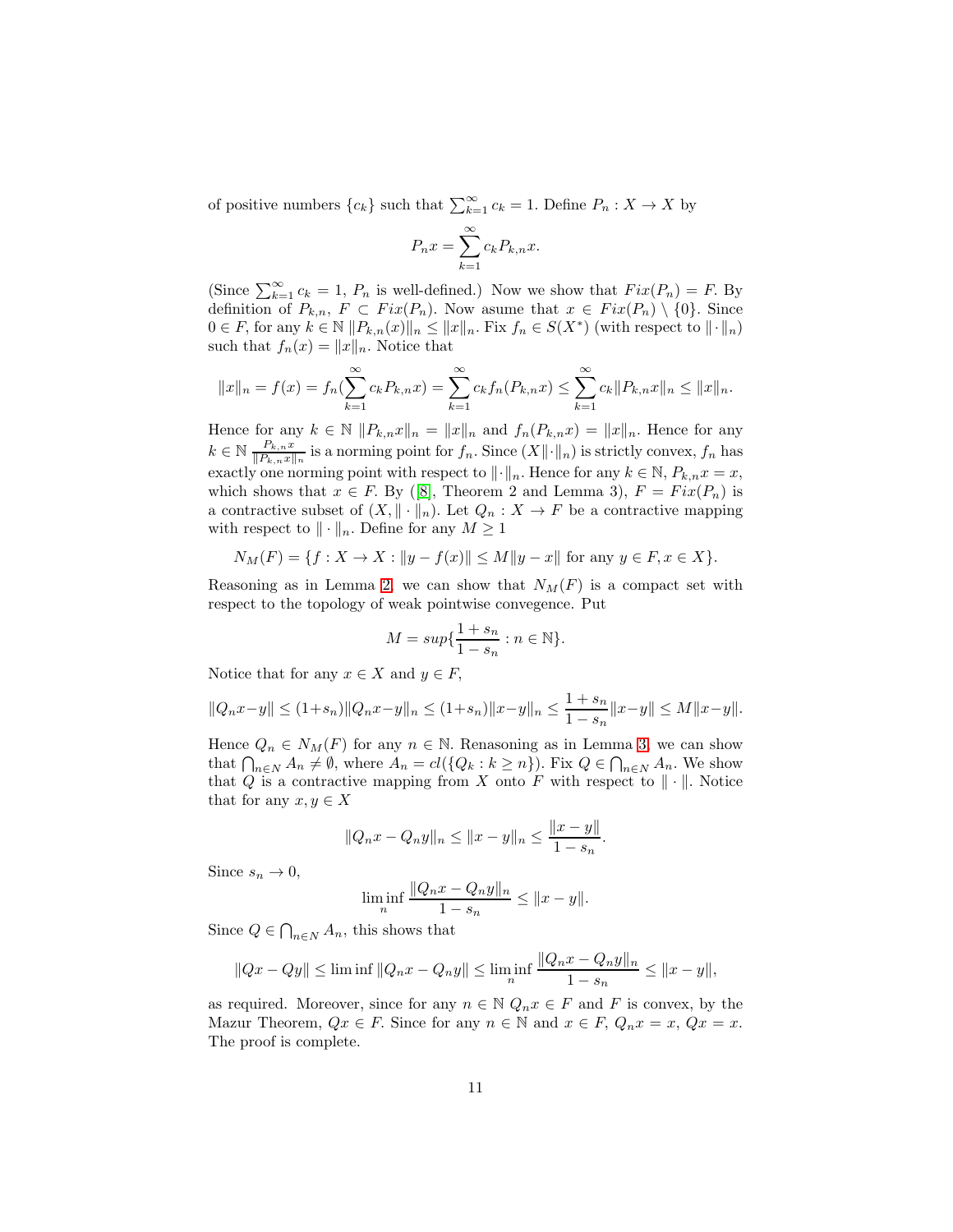REMARK 2. Observe that, in general, the countable intersection of contractive sets need not to be even an existence set. In ([\[19\]](#page-18-1), Example 2.10), it was shown that  $F = \ker(f_1) \cap \ker(f_2) \subset l_{\infty}^{(4)}$  is not an existence set. Here  $f_1 = (1, 0, 0, 0)$  and  $f_2 = (1/2, 1/6, 1/6, 1/6)$ . (We understand that  $f_i(x) =$  $\sum_{j=1}^{4} x_j f_j$ , for  $x \in l_{\infty}^{(4)}$  and  $i = 1, 2$ .) Observe that  $F = \bigcap_{n=1}^{\infty} F_n$ , where

$$
F_n = \{ x \in l_{\infty}^{(4)} : |f_i(x)| \le 1/n, i = 1, 2 \}.
$$

By Lemma [7](#page-8-1) and Theorem [1](#page-2-0) for any  $n \in \mathbb{N}$   $F_n$  is not an existence set. Observe that for any  $n \in \mathbb{N}$   $F_n = \bigcup_{k=1}^{\infty} F_{n,k}$ , where

$$
F_{n,k} = \{ x \in F_n : |x_i| \le k \text{ for } k = 1, ..., 4 \}.
$$

By Lemma [6](#page-7-1) and Theorem [1,](#page-2-0) for any  $k, n \in \mathbb{N}$ ,  $F_{n,k}$  is not an existence set too.

An immediate consequence of Theorem [6](#page-9-0) and Theorem [7](#page-9-1) is

<span id="page-11-0"></span>**THEOREM 8.** Let  $(X, \|\cdot\|)$  and F be as in Theorem [6.](#page-9-0) Assume that  $(X, \|\cdot\|)$  $\|$ ) satisfies the assumptions of Theorem [7.](#page-9-1) Then the following conditions are equivalent:

- a. F is an existence set;
- b. F is a contractive set;
- c. F is an intersection of a countable number of contractive half-spaces.

**Proof.** Assume that F is an existence set. By Theorem [6,](#page-9-0) F is an intersection of a countable number of contractive half-spaces. By Theorem [7,](#page-9-1) F is a contractive set. Since each existence set is contractive, the proof is complete.

Now we present two applications of Theorem [8.](#page-11-0)

<span id="page-11-1"></span>**THEOREM 9.** Let  $X = l_1^{(n)}$  and let  $F \subset X$  be a convex bounded set with nonempty interior in  $X$ . Then the following conditions are equivalent

- a. F is an existence set;
- b. F is a contractive set;
- c. F is an intersection of a countable number of contractive half-spaces.

**Proof.** Assume that F is a convex existence set in X. By Theorem [6,](#page-9-0) F is an intersection of a countable family  ${F_k}$  of half-spaces. By Theorem [4,](#page-4-1) each  $F_k$  is determined by  $f_k \in S(X^*)$  such that  $ker(f_k)$  is one-complemented in X. By[\[4\]](#page-17-5), each  $f_k$  has at most two coordinates different from zero. By [\[7\]](#page-17-6) and [\[1\]](#page-17-7), for each k,  $ker(f_k)$  is also one-complemented in  $l_p^{(n)}$  for  $p \geq 1$ . Fix a sequence  $p_l > 1$   $p_l \rightarrow 1$ . By Theorem [5,](#page-5-1) for any k, l  $F_k$  is a contractive subset of  $l_{p_l}^{(n)}$ . Applying Theorem [8](#page-11-0) to  $\|\cdot\|_l = \|\cdot\|_{p_l}$  and  $\{F_k\}$  we get the result.

<span id="page-11-2"></span>**THEOREM 10.** Let  $X = l_{\infty}^{(n)}$  and let  $F \subset X$  be a convex set. Assume that  $F = \bigcap_{k=1}^{\infty} F_k$ , where for each k  $F_k$  is a half space determined by  $f_k \in$  $S(X^*)$  having at most two coordinates different from zero. Then the following conditions are equivalent

- a. F is an existence set;
- b. F is a contractive set;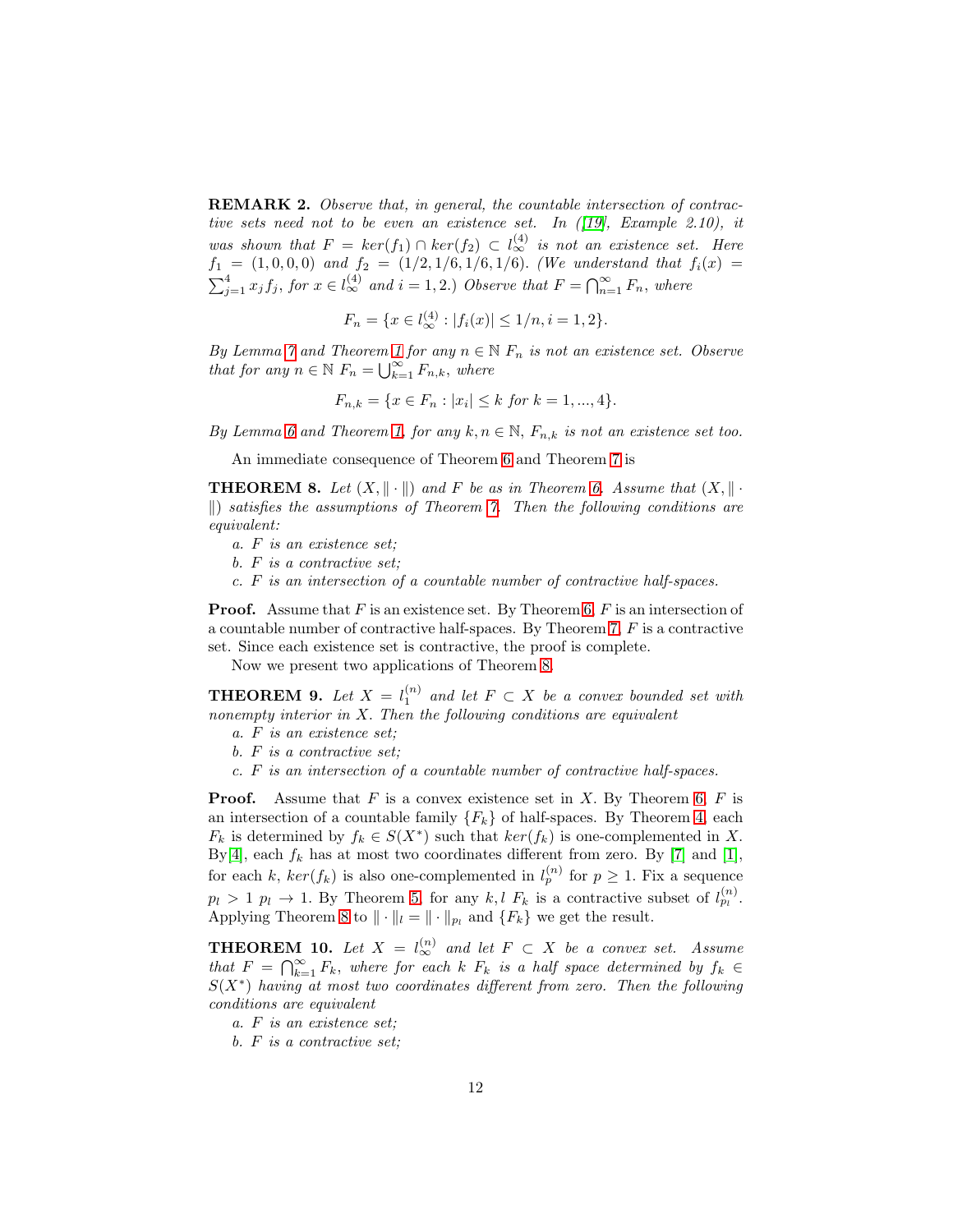**Proof.** Fix a sequnece  $p_l \to +\infty$ . By [\[7\]](#page-17-6) and [\[1\]](#page-17-7), and Theorem [5,](#page-5-1) for any k,l  $F_k$  is a contractive subset of  $l_{p_l}^{(n)}$ . Reasoning as in Theorem [9](#page-11-1) we get the result.

Now we present a sufficient condition (in which strict convexity is not assumed), under which the intersection of a countable family of contractive halfspaces is a contractive set.

<span id="page-12-0"></span>**THEOREM 11.** Let  $X$  be a reflexive Banach space satisfying (CFPP) (see Def. [1\)](#page-2-1). Assume that  $F = \bigcap_{k=1}^{\infty} F_k$ , where for each k  $F_k$  is a contractive halfspace determined by  $f_k \in S(X^*)$ . (By Theorem [4,](#page-4-1) for each k ker( $f_k$ ) is one complemented in X.) Let  $P_k$  be a norm one projection from X onto ker( $f_k$ ). (By [\[4\]](#page-17-5), for any  $x \in X$   $P_k x = x - f_k(x)y_k$  where  $y_k \in X$  satisfies  $f_k(y_k) = 1$ .) Assume furthermore that there exists a sequence  $\{d_k\}$  of nonegative numbers such that  $F_k = \{x \in X : f_k(x) \leq d_k\}$ . If  $0 \notin cl(conv(\{y_k\}_{k \in \mathbb{N}}))$ , then F is a contractive set.

**Proof.** We follow the idea included in [\[8\]](#page-17-4), Lemma 3). Fix a sequence  $a_n$ of positive numbers such that  $\sum_{n=1}^{\infty} a_n = 1$ . By the proof of Theorem [5](#page-5-1) and Lemma [1](#page-2-0) the mapping  $Q_n : X \to F_n$  defined by  $Q_n x = x - f_n(x - z_n)y_n$  if  $f_n(x) > d_n$  and  $Q_n x = x$  in the opposite case, is a contractive projection from X onto  $F_n$ . (Here for each  $n \in \mathbb{N}$   $z_n$  is so chosen that  $f_n(z_n) = d_n$ .) Define  $Q: X \to X$  by

$$
Qx = \sum_{n=1}^{\infty} a_n Q_n.
$$

It is easy to see that Q is a nonexpansive mapping. We show that  $Fix(Q_n) = F$ . It is easy to see that  $F \subset Fix(Q)$ . Assume on the contrary that there exists  $x \in Fix(Q) \setminus F$ . Since  $F = \bigcap_{k=1}^{\infty} F_k$ , the set

$$
Z = \{ n \in \mathbb{N} : Q_k(x) \neq x \} \neq \emptyset.
$$

By defintion of Q

$$
x = \sum_{k \notin Z} a_k x + \sum_{k \in Z} a_k Q_k x.
$$

(We assume that  $\sum_{k \notin Z} = 0$  if  $Z = \mathbb{N}$ .) By defintion of  $Q_k$ ,

$$
0 = \sum_{k \in Z} a_k f_k(x - z_k) y_k.
$$

Since  $a_k > 0$  and  $f_k(x - z_k) > 0$  for  $k \in \mathbb{Z}$ ,  $0 \in cl(conv({y_k}_{k \in \mathbb{N}}))$ , which is a contradiction.

**REMARK 3.** In [\[8\]](#page-17-4), Theorem 4, sufficient conditions for a Banach space X satisfying (CFPP) are presented. In particular, any finite-dimensional Banach space satisfies (CFPP).

**EXAMPLE 1.** Let  $X = l_{\infty}^{(n)}$ . Let for  $k \in \mathbb{N}$ ,  $f^k \in S(X^*)$ ,  $f^k = (f_1^k, ..., f_n^k)$  be so chosen that

<span id="page-12-1"></span>
$$
|f_j^k| \ge \sum_{i \ne j} |f_i^k| \tag{3}
$$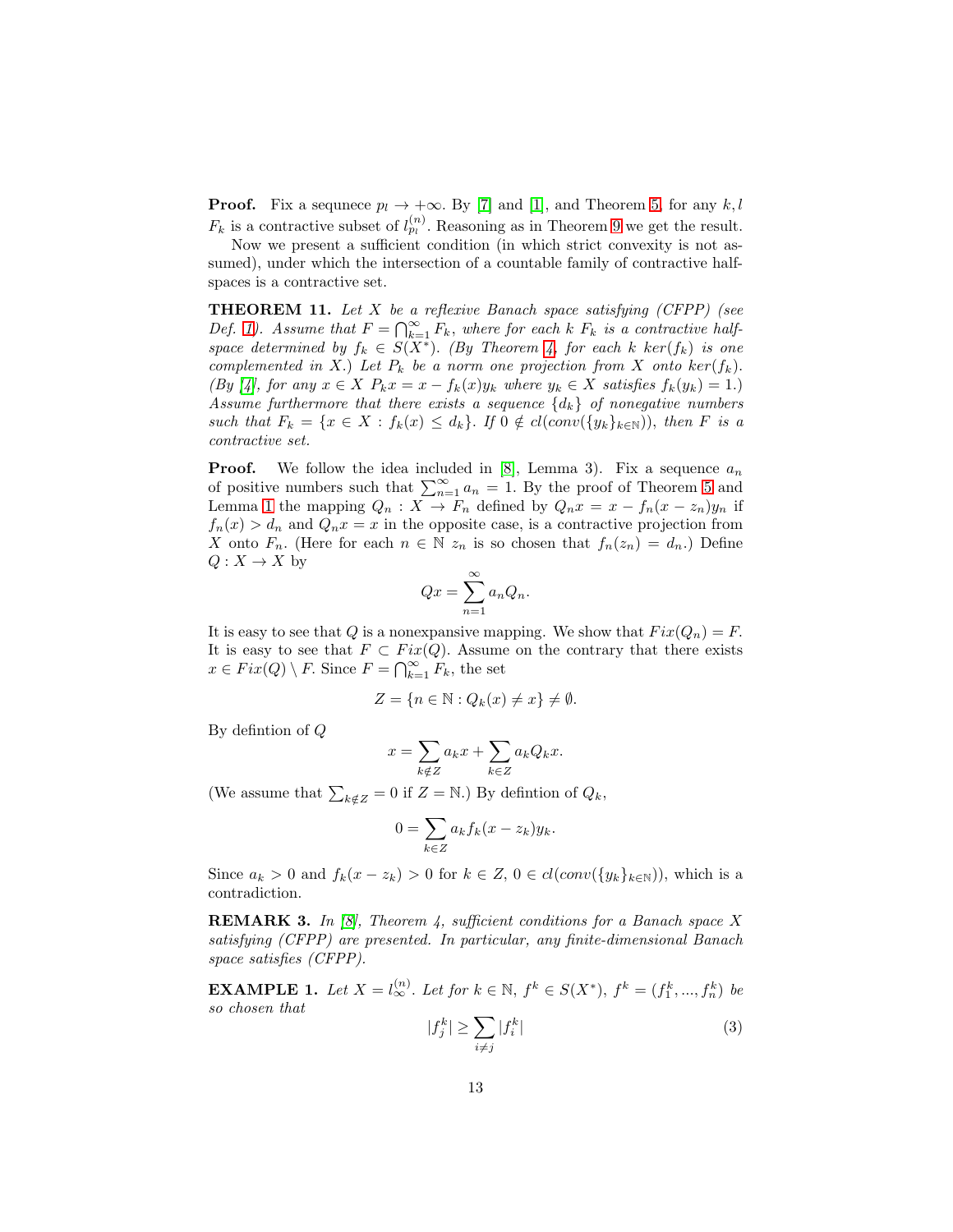for  $j \in \{1, ..., \}$  depending on k. By [\[4\]](#page-17-5), for any k,  $ker(f^k)$  is one-complemented in X. Fix a sequence of nonegative numbers  $\{d_k\}$ . By Theorem [5](#page-5-1) the half spaces  $F_k = \{x \in X : f^k(x) \leq d_k\}$  are contractive subsets of X. Assume that  $F =$  $\bigcap_{k=1}^{\infty} F_k$ , is a nonempty set. Let for any  $j \in \{1, ..., n\}$ ,  $Z_j = \{k \in \mathbb{N} : |f_j^k| \geq 1\}$  $\sum_{i\neq j}|f_i^k|\}.$  Assume that for some  $j \in \{1,...,n\}$  such that  $Z_j \neq \emptyset$ ,  $f_j^k > 0$ for any  $k \in Z_j$ . By [\[4\]](#page-17-5) and the proof of Theorem [11,](#page-12-0) for each  $k \in \mathbb{N}$ ,  $Q_k x =$  $x - f^{k}(x - z_{k})y_{k}$ , where  $y_{k} = (0, (\frac{1}{f_{j}^{k}})_{j}, ..., 0)$  where  $j \in \{1, ..., n\}$  satisfies [\(3\)](#page-12-1). Hence by our assumption on  $Z_j$ ,  $0 \notin cl(conv({y_k}_{k \in \mathbb{N}}))$ . By Theorem [11,](#page-12-0) F is a contractive subset of X. Observe that if for some  $k$   $f^k$  has more than two

coordinates different from zero, this result cannot be deduced from Theorem [10.](#page-11-2)

<span id="page-13-0"></span>**REMARK 4.** The assumption that  $F$  is a bounded set in Theorem  $\delta$  can be weakend. If we assume that  $F = cl(\bigcup_{t \in T} F_t)$  where  $\{F_t\}_{t \in T}$  is a directed by  $\subset$  family of bounded and convex existence sets such that  $int(F_{t_o}) \neq \emptyset$  for some  $t_o \in T$ , by Lemma [6](#page-7-1) the conditions (a) and (b) from Theorem [8](#page-11-0) are equivalent. If  $T = \mathbb{N}$  and  $int(F) \neq \emptyset$ , then by the Baire Property  $int(F_{t_o}) \neq \emptyset$  for some  $t_o \in \mathbb{N}$ .

In particular, we can prove

<span id="page-13-1"></span>**THEOREM 12.** Let  $(X, \|\cdot\|)$  be a strictly convex, reflexive and separable Banach space and let  $F \subset X$  be a bounded set with nonempty interior (compare with Remark [4.](#page-13-0)) Then the following conditions are equivalent

- a. F is an existence set;
- b. F is a contractive set;
- c. F is an intersection of a countable number of contractive half-spaces.
- d. F is an optimal set.

**Proof.** If  $F$  is an existence set, then, by definition,  $F$  is an optimal set. Since X is strictly convex, if F is an optimal set, by  $[5]$ , F is a convex set. By Theorem [1,](#page-1-0) F is an existence set. Hence by Theorem [8,](#page-11-0) the proof is complete.

REMARK 5. There exists Banach spaces such that there is no bounded, convex sets with nonempty interior being existence sets. For example, if we take  $X =$  $L_p[0,1]$  for  $1 < p < +\infty$ , then there is no  $F \subset X$ , F convex with  $int(F) \neq \emptyset$ being an existence set. Indeed, if such an F exists, then by Theorem [6](#page-9-0) F would be an intersection of a countable family of contractive half-spaces  $\{D_n\}$ . By Theorem [4,](#page-4-1) each  $D_n$  is determined by  $f_n \in S(X^*)$  with  $ker(f_n)$  being onecomplemented. But by  $(5)$ , (see also  $(14)$ ,  $(21)$ ,  $(28)$  and  $(35)$ ), each hyperplane in X is not one complemented.

### Section 3

Now, we prove some results on existence sets  $F$  without assumptions that they have nonempty interior in the whole space  $X$ . To the end of this section, if is not otherwise stated, we assume that  $int_Z(F) \neq \emptyset$  where  $Z = cl(span(F))$  and  $int_Z(F)$  means the interior with respect to Z.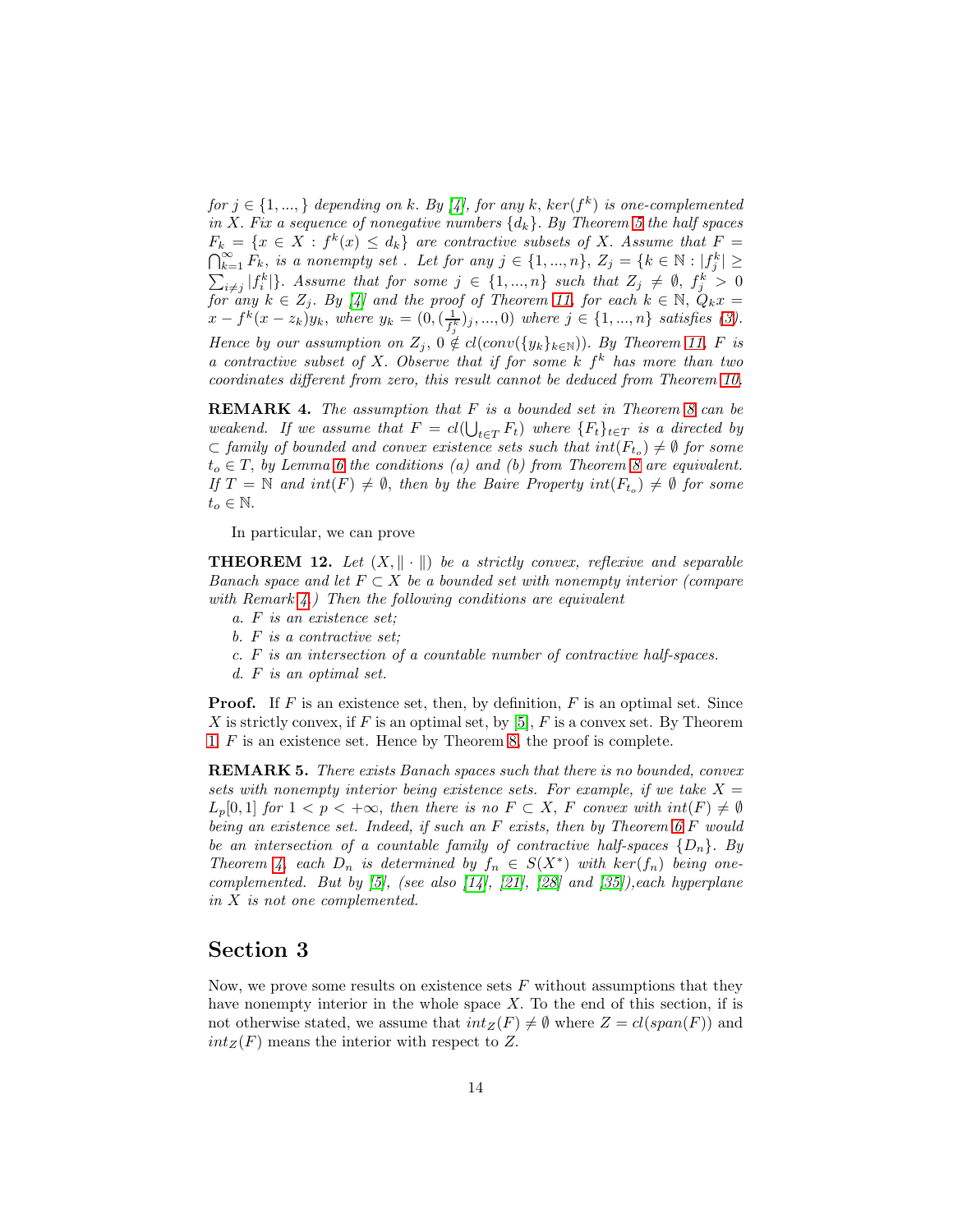**REMARK 6.** It may happen that  $int_Z(F) = \emptyset$ . For example, if we take  $X =$  $L_p[0,1]$  for  $1 \leq p < +\infty$ , and  $F = \{f \in X : f \geq 0\}$  then it is easy to see that  $Span(F) = X$  and  $int_X(F) = \emptyset$ . Observe that F is a contractive subset of X. Indeed, it is easy to see that the mapping  $P f = f \chi(D_{f,+})$  is a contractive projection onto F. Here  $\chi(D_{f,+})$  denote the characteristic function of the set  $D_{f,+} = \{t \in [0,1]: f(t) \geq 0\}$ . If X is finite-dimensional, then  $int_Z(F) \neq \emptyset$  for any  $F \subset X, F \neq \emptyset$ .

We start with

<span id="page-14-2"></span>**THEOREM 13.** Let X be a Banach space and let  $F \subset X$  be a convex and bounded (compare with Remark [4\)](#page-13-0) existence set. Assume that  $Z = cl(span(F))$ satisfies the assumption of Theorem [8.](#page-11-0) If  $Z$  is a contractive subset of  $X$  then  $F$ is a contractive subset of X.

**Proof.** Since F is an existence set in  $X$ , F is an existence set in Z. By Theorem [8](#page-11-0) applied to Z there exists a contractive projection  $Q: Z \to F$ . Let  $P: X \to Z$ be a contractive projection. The  $Q \circ P$  is a contractive projection from X anto F. The proof is complete.

Now we present examples of Banach spaces  $X$  in which any subspace being an existence set is a contractive set. In [\[22\]](#page-18-4), the folowing result was shown.

<span id="page-14-1"></span>**THEOREM 14.** Let X be a Banach space and let  $Z \subset X$ , be a linear subspace, which is an existence set. Put

<span id="page-14-0"></span> $G_Z = \{z \in Z \setminus \{0\} : \text{ there exists exactly one } f \in S(X^*) : f(z) = ||z||\}.$  (4)

Assume that the norm closure of  $G_Z$  in X is equal to Z. Then there exists exactly one projection  $P \in \mathcal{P}(X, Z)$  such that  $||P|| = 1$ , which means that Z is a contractive subset of X.

**REMARK 7.** In particular, if X is a smooth space, then  $(4)$  is satisfied. Ap-plying Theorem [14](#page-14-1) it was shown in [\[22\]](#page-18-4), that in  $c_0$ ,  $l_1$  and some Musielak-Orlicz sequence spaces any subspace Z which is an existence set is one-complemented. Also it was shown in [\[20\]](#page-18-2) that any subspace Z of the Lorentz sequence space  $l_{1,w}$ which is an existence set, is contractive.

**COROLLARY 2.** Let X be a reflexive Banach space. Let  $F \subset X$  be a bounded and convex existence set such that  $dim(Z = span(F)) < \infty$ . If X is strictly convex and smooth then X is contractive. If X is finite-dimensional, strictly convex and and smooth Banach space then any bounded optimal set is contractive.

**Proof.** If  $dim(Z = span(F)) < \infty$ , then  $int_Z(F) \neq \emptyset$ . By Theorem [13](#page-14-2) and Theorem [14](#page-14-1)  $F$  is contractive set. If  $X$  is strictly convex and reflexive and  $F$ is a bounded optimal set then by  $[5]$ , F is a convex existence set. If X is finite-dimensional, then  $int_Z(F) \neq \emptyset$  for any  $F \subset X$ . The proof is complete.

The folowing result can be applied to sets satisfying  $int_Z(F) = \emptyset$ . The proof of it is the same as in [\[19\]](#page-18-1).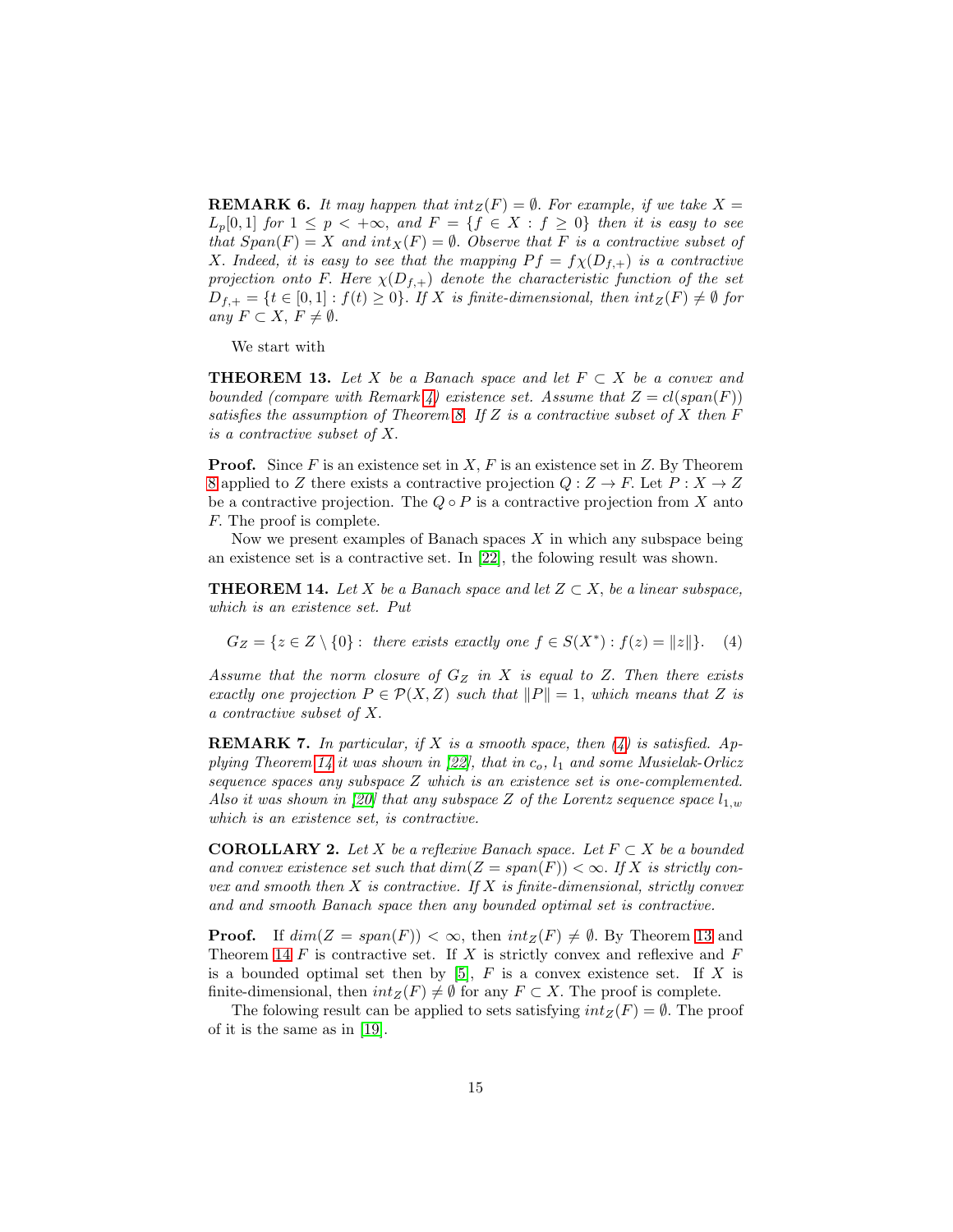<span id="page-15-1"></span>**THEOREM 15.** Let X be a reflexive smooth Banach space and let  $F \subset X$  be a convex existence set such that  $F = cl(\bigcup_{t \in T}^{\infty} F_t)$ , where  $\{F_t\}_{t \in T}$  is a family of convex and compact existence sets ordered by  $\subset$ . Then F is a contractive set. If  $F$  is a convex, compact existence set then the assumption of reflexivity can be omitted.

**Proof.** Let  $x \in X$  and fix  $t \in T$ . By ([\[19\]](#page-18-1), Th. 3.3) there exists  $P_t x \in R_{F_t}(x)$ such that for any  $d \in F_t$  and  $s \geq 0$ 

$$
||Px - d|| \le ||sx + (1 - s)P_t x - d).
$$

Since X is smooth, by ([\[9\]](#page-17-8), Lemma 1),  $P_tx$  is uniquely determined. By ([9], Th. 1)  $F_t$  is a contractive set. (Up to now the reflexivity is not needed.) By ([\[8\]](#page-17-4)), Lemma 4,  $F$  is a contractive set.

REMARK 8. In general, we do not know under which conditions on a Banach space X any existence and convex set can be represented as  $F = cl(\bigcup_{t \in T}^{\infty} F_t),$ where  ${F_t}_{t \in T}$  is a family of convex and compact existence sets ordered by  $\subset$ . Such a result has been proven [\[19\]](#page-18-1), Lemma 3.7 for reflexive Köthe sequence spaces. For  $l_p$  spaces such a result has been demonstrated in [\[10\]](#page-17-3).

REMARK 9. Notice that in general a contractive set need not to be convex. Let, for example  $X = l_{\infty}^{(2)}$ . Define

$$
F = \{(x, y) \in X : |y| \le |x|\}.
$$

Then after elementary, but tedious calculations, one can see that the mapping  $P: X \to F$  defined by

$$
P(x,y) = \begin{pmatrix} (x, sgn(y)x) & \text{for } x \ge 0, |y| > |x| \\ (x, -sgn(y)x) & \text{for } x < 0, |y| > |x| \\ (x, y) & \text{for } |y| \le |x| \end{pmatrix}
$$

is a contractive projection from  $X$  onto  $F$ . It would be be interesting to obtain a relation between existence and contractive sets in nonconvex case.

Notice that the following two well-known lemmas permit us to adopt the results proved for real Banach spaces in the case of complex Banach spaces. We present the proofs of them for a conveniece of the reader.

<span id="page-15-0"></span>**LEMMA 8.** Let X be a complex Banach space with a Hamel basis  $H =$  ${h_t}_{t\in T}$ . Let  $X_R$  be a real linear space spanned by  ${h_t, ih_s}_{s,t\in T}$ . Then  $H_R =$  ${h_t, ih_s}_{s,t\in T}$  is a Hamel basis of  $X_R$  over R. Let us equipp  $X_R$  with a norm induced from X, i.e.,

$$
\|\sum_{j=1}^n a_j h_{t_j} + \sum_{j=1}^n b_j i h_{t_j}\| = \|\sum_{j=1}^n (a_j + ib_j) h_{t_j}\|
$$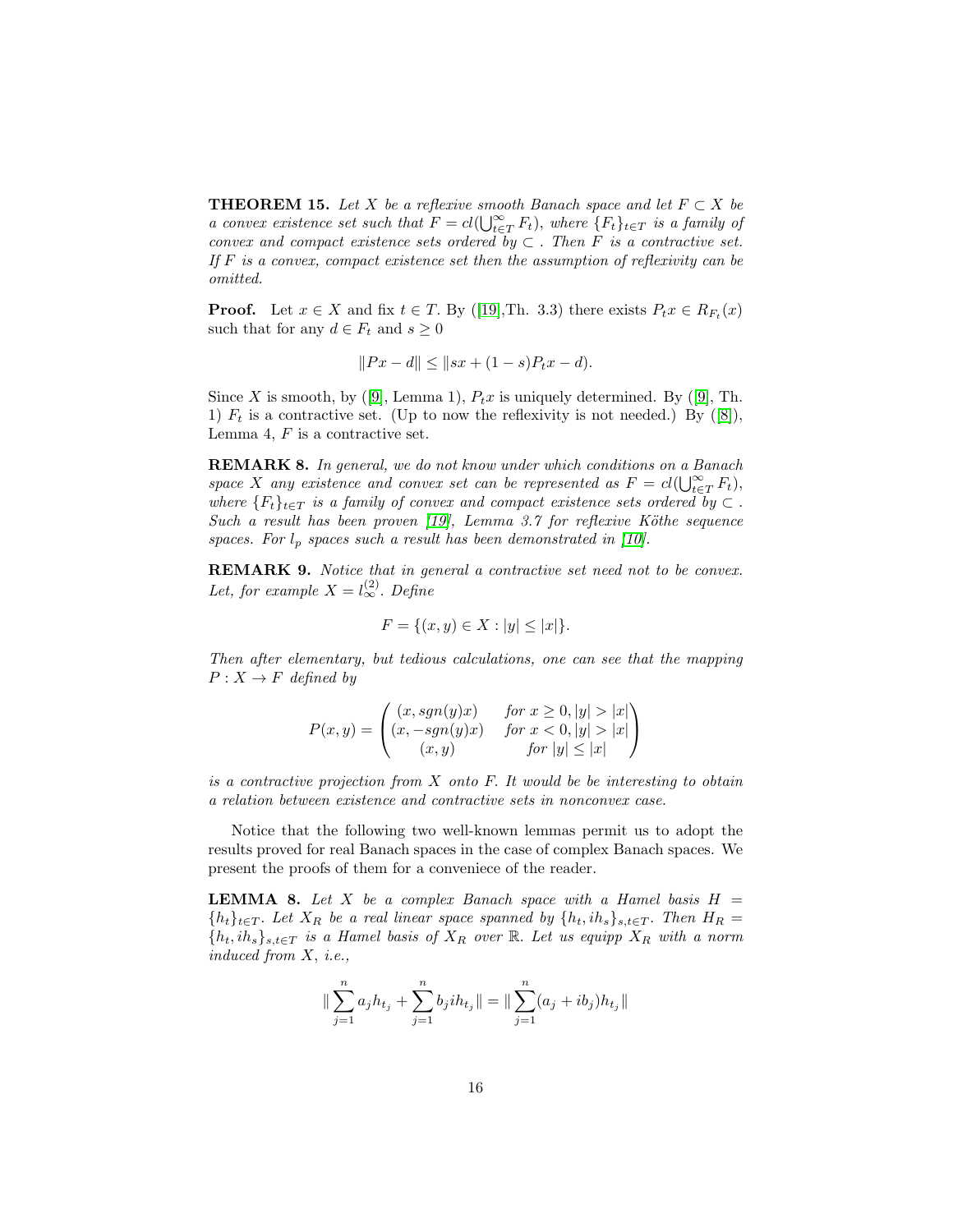Then the mapping  $Iz: X \to X_R$  defined by

$$
Iz(\sum_{j=1}^{n} a_j h_{t_j}) = \sum_{j=1}^{n} re(a_j)h_{t_j} + \sum_{j=1}^{n} im(a_j)ih_{t_j}
$$

is a linear surjective isometry over  $\mathbb R$  which means that  $||I_z(x)|| = ||x||$ ,  $I_z(x +$  $y) = Iz(x) + Iz(y), Iz(ax) = aIz(x)$  for  $a \in \mathbb{R}$ , and  $x, y \in X$ . In particular,  $X_R$ is a real Banach space.

**Proof.** Since H is a Hamel basis over C, the set  $\{h_t, ih_s\}_{s,t\in T}$  is linearly independent over  $\mathbb R$ . The fact that  $Iz$  is a linear isometry over  $\mathbb R$  follows immediately from the defintion of the norm in  $X_R$ . To prove surjectivity, fix  $x \in X_R$ . Then  $x = \sum_{j=1}^n a_j y_{t_j} + \sum_{k=1}^m b_k i y_{s_k}$  with  $a_j \neq 0$  and  $b_k \neq 0$ . Let  $S = \{t_1, ..., t_n, s_1, ..., s_m\}$ . Let  $z = \sum_{j \in S} c_j y_j$ , where  $c_j = a_j + ib_j$ . (We put  $a_j = 0$  if  $j \notin \{s_1, ..., s_m\}$  and  $b_j = 0$  if  $j \notin \{t_1, ..., t_n\}$ . It is clear that  $Iz(z) = x$ , which completes the proof.

<span id="page-16-0"></span>**LEMMA 9.** Let  $X$  be a complex Banach space. Then  $X$  is reflexive if and only if  $X_R$  is reflexive, X is strictly convex if and only if  $X_R$  is strictly convex, X is smooth if and only if  $X_R$  is smooth. Moreover X satisfies (CFPP) if and only if  $X_R$  satisfies (CFPP).

Proof. The proofs of all above properties follows from Lemma [8.](#page-15-0) Before presenting them, fix  $f \in X^*$ . Then  $f = re(f) + i(im(f))$ . Put  $g = re(f)$ . Since  $f(ix) = if(x)$  for any  $x \in X$ , we easily get that  $f(x) = g(x) - ig(ix)$ . Moreover,  $||f|| = ||g||$ . Indeed, it is immediate that  $||g|| \le ||f||$ . To prove a converse, fix  $x \in X$ ,  $||x|| = 1$ . Then  $f(e^{it}x) = g(e^{it}x)$  for some  $t \in [0, 2\pi]$ . Hence

$$
|f(x)| = |f(e^{it}x)| = |g(e^{it}x)| \le ||g|| ||e^{it}x|| = ||g||
$$

which shows our claim. Moreover, by the above reasoning if  $g \in (X_R)^*$  then the mapping  $f : X \to \mathbb{C}$  given by  $f(x) = g(x) - ig(ix)$  belongs to  $X^*$  and  $||f|| = ||g||$ . Hence, in particular, any  $f \in S(X^*)$  attains its norm at some  $x \in S(X)$  if and only if any  $g \in (X_R)^*$  attains its norm in some  $z \in S(X_R)$ . Consequently, by the James Theorem  $X$  is reflexive if and only if  $X_R$  is reflexive. Analogously, for any  $x \in S(X)$  there exists exactly one  $f \in S(X^*)$  satisfying  $f(x) = ||x|| = 1$  if and only if for any  $z \in S(X_R)$  there exists exactly one  $g \in S((X_R)^*)$  satisfying  $g(z) = ||z|| = 1$ . Hence X is smooth if and only if  $X_R$  is smooth. The equivalence of strict convexity for X and  $X_R$  and the equivalence of (CFPP) for X and  $X_R$ follows immediately from Lemma [8,](#page-15-0) so we omit the proofs.

<span id="page-16-1"></span>**THEOREM 16.** Theorem [6,](#page-9-0) Theorem [7,](#page-9-1) Theorem [8](#page-11-0) (By a half-space determined by  $f \in S(X^*)$  we understand the set  $\{x \in X : re(f)(x) \leq d\}$ .), Theorem [9,](#page-11-1) Theorem [10,](#page-11-2) Theorem [11,](#page-12-0) Theorem [12,](#page-13-1) Theorem [13,](#page-14-2) Theorem [14](#page-14-1) and Theorem [15](#page-15-1) holds true for any complex Banach space X.

**Proof.** Let X be a complex Banach space and let  $F \subset X$ . Then by Lemma [8,](#page-15-0) F is a convex set if and only if  $Iz(F)$  is a convex set, F is an existence set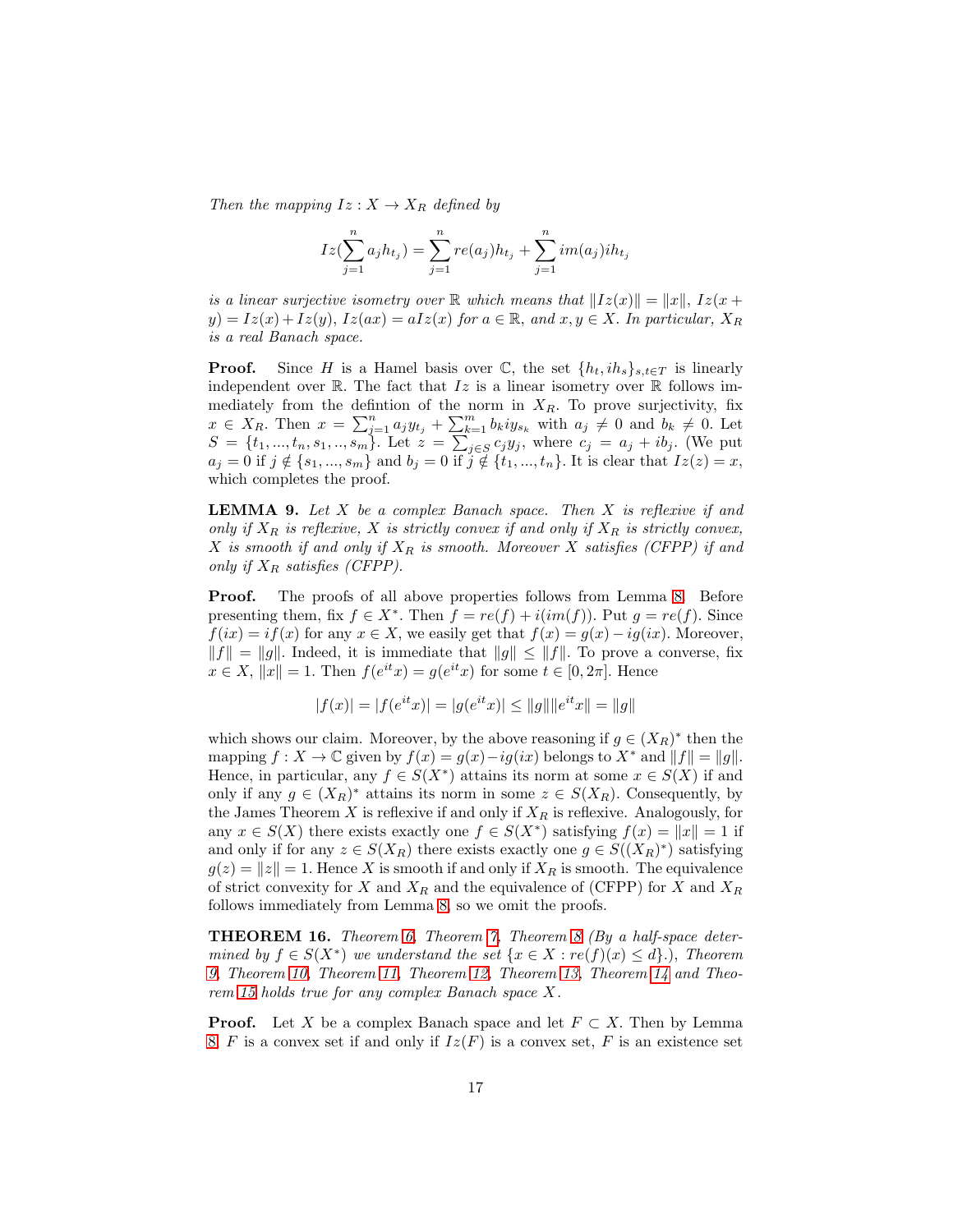in X if and only if  $Iz(F)$  is a and existence set in  $X_R$  and F is a contractive subset of X if and only if  $Iz(F)$  is a contractive subset of  $X_R$ . By Lemma [9,](#page-16-0) we can adopt the proofs of the above mentionned theorems given in the real case to the complex case.

# <span id="page-17-7"></span>References

- <span id="page-17-1"></span>[1] M. Baronti and P. L. Papini, Norm-one projections onto subspaces of  $l_p$ , Ann. Mat. Pura Appl. 4, 152 (1988), 53 -61.
- [2] B. Beauzamy, Projections contractantes dans les espaces de Banach, Bull. Sci. Math.  $(2)$  102 (1978), 43 – 47.
- <span id="page-17-2"></span>[3] B. Beauzamy and P. Enflo, *Théorèmes de point fixe et d'approximation*, Ark. Mat. 23,1  $(1985)$ , 19 – 34.
- <span id="page-17-5"></span><span id="page-17-0"></span>[4] J. Blatter and E. W. Cheney, Minimal projections onto hyperplanes in sequence spaces, Ann. Mat. Pura ed Appl. 101, (1974), 215 - 227.
- [5] B. Beauzamy and B. Maurey, Points minimaux et ensembles optimaux dans les espaces de Banach, J. Funct. Anal. 24 (1977), 107 – 139.
- <span id="page-17-6"></span>[6] H. Berens, Über die beste Approximation in  $\mathbb{R}^n$ , Arch. Math. 39 (1982)  $376 - 382.$
- <span id="page-17-4"></span>[7] F. Bohnenblust, Subspaces of  $l_{p,n}$  spaces, Amer. J. Math., 63' (1941), 64 -72.
- [8] R. E. Bruck Jr., Properties of fixed-point sets of nonexpansive mappings in Banach spaces, Trans. Amer. Math. Soc. 179 (1973) 251 – 262.
- <span id="page-17-8"></span>[9] R. E. Bruck Jr., Nonexpansive projections on subsets of Banach spaces, Pacific J. Math. 47,2 (1973) 341 – 355.
- <span id="page-17-3"></span>[10] V. Davis, P. Enflo, *Contractive projections on*  $l_p$ -spaces, London Math. Soc. Lecture Notes Series 137 (1989) 151 – 161.
- [11] P. Enflo, *Contractive projections onto subsets of*  $L^1(0,1)$ , London Math. Soc. Lecture Notes Series, 137 (1989) 162 – 184.
- [12] P. Enflo, *Contractive projections onto subsets of*  $L^p$ *-spaces*, in: Lecture Notes in Pure and Applied Mathematics, Function Spaces, 136, 79 – 94, New York, Basel, Marcel Dekker Inc., 1992.
- [13] D.G. de Figueiredo and L. A. Karlovitz, On the extensions of contractions of normed spaces, in: Nonlinear Functional Analysis, Proceedings of Symposia in Pure Mathematics 18,1 95 – 104, Providence 1970, Amer. Math. Soc..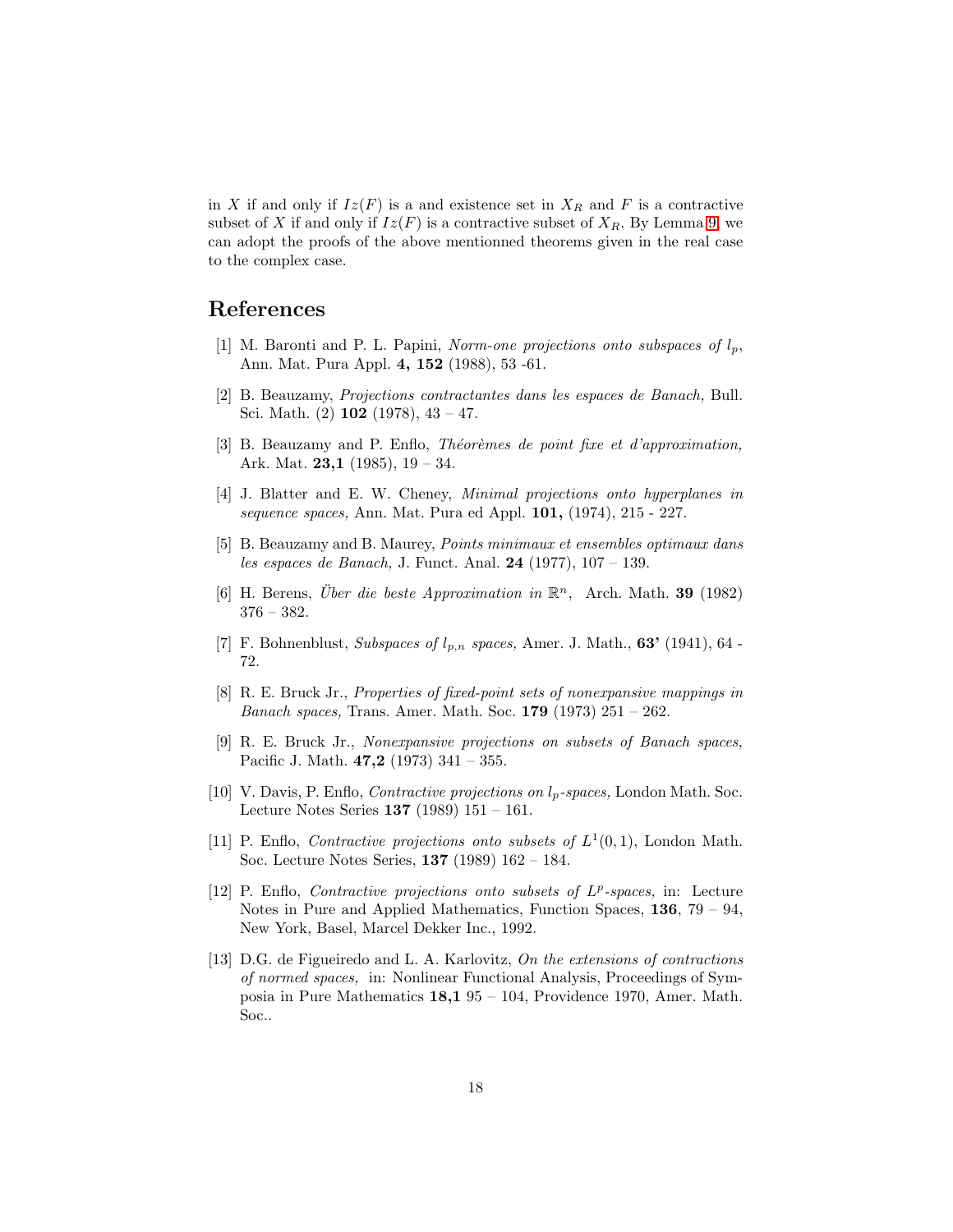- <span id="page-18-6"></span>[14] C. Franchetti, The norm of minimal projection onto hyperplanes in  $L_p[0,1]$ and the radial constant, Boll. Un. Mat. Ital. B  $7,4(1990)$ , 803 -821.
- <span id="page-18-0"></span>[15] P. M. Gruber, Fixpunktmengen von Kontraktionen in endlichdimensionalen normierten Räumen, Geom. Dedicata 4 (1975), 179 – 198.
- [16] L. Hetzelt, On suns and cosuns in finite dimensional normed real vector spaces, Math. Hungar.  $45$  (1985)  $53 - 68$ .
- [17] J. Jamison, A. Kamińska and G. Lewicki, One-complemented subspaces of *Musielak-Orlicz sequence spaces, Journ. Approx. Theory, 130 (2004)*  $1 -$ 37.
- [18] A. Kamińska, *Rotundity of Orlicz-Musielak sequence spaces*, Bull. Acad. Polon. Sci. Ser. Sci. Math. 29 (1981), no. 3-4, 137–144.
- <span id="page-18-1"></span>[19] A. Kaminska, G. Lewicki, *Contractive and optimal sets in modular spaces*, Math. Nachr., 268 (2004) 74 – 95.
- <span id="page-18-2"></span>[20] A. Kamińska, G. Lewicki, Extreme and smooth points in Lorentz and Maricinkiewicz Spaces with applications to contracttive projections, Rocky Mountain Journal of Mathematics, 39,5 (2009) 1533 - 1572.
- <span id="page-18-7"></span>[21] G. Lewicki and L. Skrzypek, *Minimal projections onto hyperplanes in*  $l_p^n$ , Journ. Approx. Theory, 202, (20160, 42 - 63.
- <span id="page-18-4"></span>[22] G. Lewicki, G. Trombetta, Optimal and one-complemented subspaces, Monatsh. Math., 153, (2008), 115 - 132.
- [23] J. Lindenstrauss and L. Tzafriri, Classical Banach Spaces I, Springer-Verlag, 1977.
- <span id="page-18-3"></span>[24] J. Lindenstrauss, On projections with norm 1 - an example, Proc. Amer. Math. Soc. 15 (1964)  $403 - 406$ .
- [25] J. Musielak, Orlicz Spaces and Modular Spaces, Lecture Notes in Math. 1034, Springer, 1983.
- [26] H. Nakano, Modulared Semi-Ordered Linear Spaces, Maruzen Co., Ltd., Tokyo, 1950.
- <span id="page-18-5"></span>[27] P. L. Papini and I. Singer, Best co-approximation in normed linear spaces, Monatsh. Math. 88 (1979) 27 – 44.
- <span id="page-18-8"></span>[28] B. Randrianantoanina, Norm one projections in Banach spaces, Taiwanese J. Math.  $5(2001)$   $35-95$ .
- [29] Rao, T. S.S.R.K On ideals and generalized centers of finite sets in Banach spaces, Journal of Mathematical Analysis and applications, (2013) 398,2, 886 - 888.